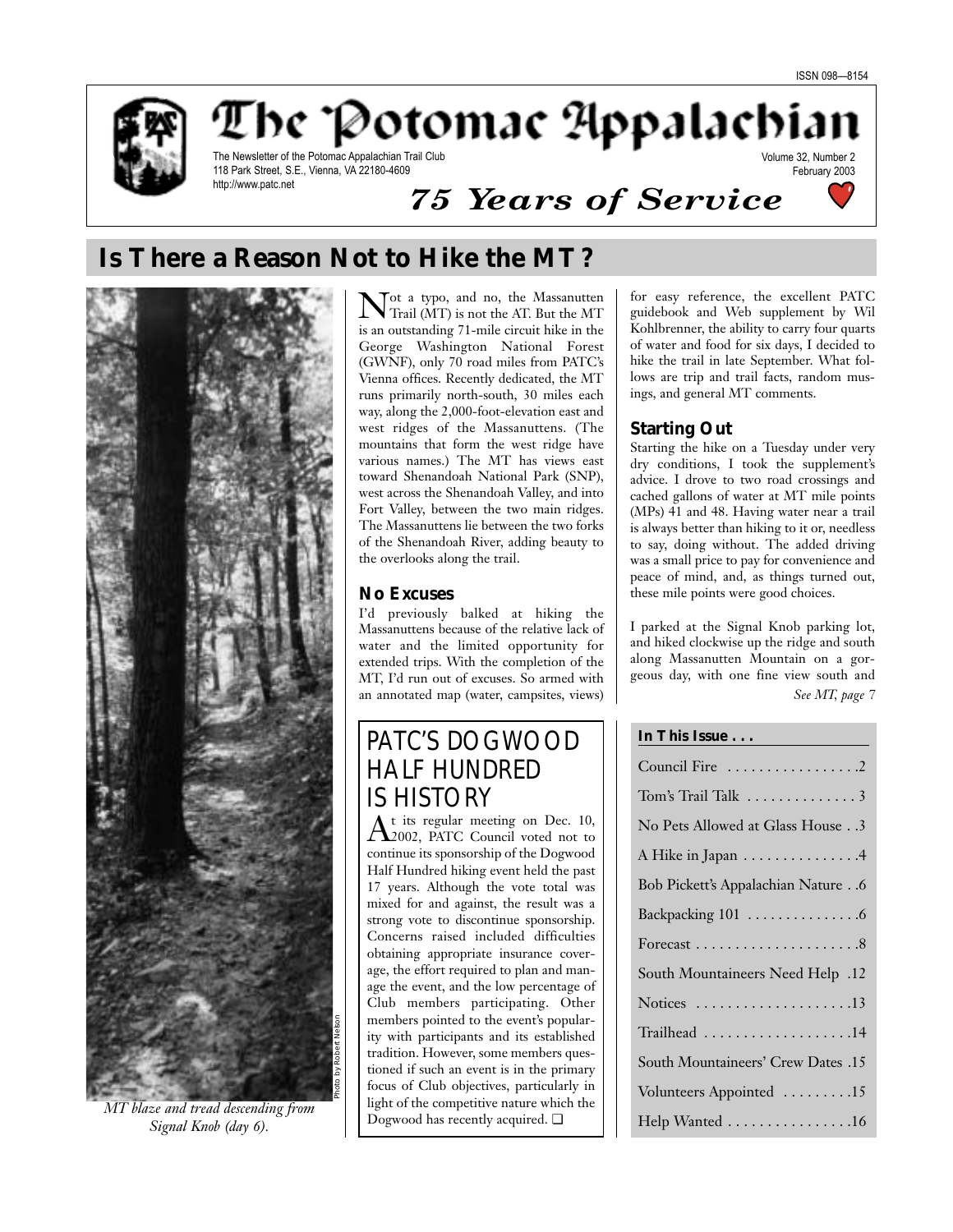#### **Council Members, Chairs and** *PA* **Staff**

#### **Officers**

**President:** Tom Johnson Weekdays, Reston, Va, ph. 703/435-2755 Weekends, Front Royal, ph. 540/622-6422 e-mail, johnts3@juno.com **VP Volunteerism:** Mickey McDermott **VP Operations:** Fred "Hop" Long **Treasurer:** Gerhard Salinger **Secretary:** Georgeann Smale **Supervisor of Trails:** Liles Creighton **Supervisor of Membership:** Susan Nelson **Supervisor of Land Management:** Chris Mangold **Supervisor of Facilities:** Larry Marcoux **Supervisor of Education, Information, and Activities:** Mal Fordham

**General Counsel:** Charles Sloan

#### **Sections/Chapters**

**Mountaineering Section:** Mack Muir **SMRG: Peter Pennington Ski Touring Section:** Steve Brickel **North Chapter:** Pete Brown **N. Shenandoah Valley Chapter:** Gerry Boyd **S. Shenandoah Valley Chapter:** John Held **Charlottesville Chapter:** John Shannon **West Virginia Chapter:** Judy Smoot

# **Standing Committee Chairs**

**(Council Members) AT Corridor Monitoring:** Tom Lupp **Blackburn Trail Center:** Chris Brunton **Budget:** David White **Cabins Operations:** Mel Merritt **Cabin Construction:** Charlie Graf **Conservation:** Mary Margaret Sloan **Grants & Donations:** Susan Nelson **Endowment:** Don Price **Finance:** Gerhard Salinger **Hikes:** Karen Brown & Lee Sheaffer **Internet Services:** Stephen Raia **Land Management:** Chris Mangold **Legal:** Charles Sloan **Maps:** Dave Pierce **Maryland Appalachian Trail Management Committee:** Charlie Graf *Potomac Appalachian:* Linda Shannon-Beaver **Public Affairs:** Vacant **Publications:** Laura Starling **Sales:** Paul Dery **Shelters:** Frank Turk **Trail Lands Acquisition:** Phil Paschall **Trail Patrol:** Kumait Jawdat **Tuscarora Trail Land Management:** Lloyd MacAskill

#### **Special Committees/Ongoing Activities Archives & Library:** Carol Niedzialek **Cabin Reservations:** Shakuntala Ghare **Communications Team:** Mike Sutherland **Deputy Finance Committee Chair:** John Ferguson **Deputy Supervisor of Trails:** Vacant **Headquarters Facility:** Orron Kee **Information/Sales Desks:** Annetta DePompa **Medical:** Vacant **Shelters, Cabins, & Cabins Land Fund:** Larry Marcoux **SNP Boundary Trailheads Study Group:** Mark Holland **Tuscarora Trail Shenandoah Valley Project:** Phoebe Kilby & Larry Bradford

*Potomac Appalachian*

**Chief Editor:** Linda Shannon-Beaver PA@patc.net **Features Editor:** Joanne Erickson **Forecast Editor:** Joan Hollen, Suzie Shannon PA-Forecast@patc.net

# **Council Fire**

At the last meeting of the PATC Council<br>Afor 2002, held at Club Headquarters on Dec. 10, Vice President Mickey McDermott presented a gavel to retiring President Walt Smith in appreciation for his outstanding leadership over the past four years. Mr. Smith in turn thanked all of the volunteers and staff for their invaluable support and cooperation during his term of office. Incoming President Tom Johnson praised the Council and Executive Committee for what he termed their "harmonious and progressive" work.

# **Dogwood Half Hundred**

The Council approved a motion by the Executive Committee to cease sponsorship of the Dogwood Half Hundred, an endurance event that the Club had organized each April for the past 17 years. The purpose of the motion was to recognize the Dogwood as a high-risk event and to minimize those risks that are not directly related to the Club's primary mission. There was also concern that the event was not consistent with the Leave No Trace principles advocated by PATC. (The vote to discontinue the Dogwood was 19 in favor, two opposed, and two abstentions.)

# **Budget**

The Council approved the proposed budget for 2003, projecting total revenue and support of \$538,163 and total expenses of \$602,790. Treasurer Gerhard Salinger said the gap, if it materializes, could be made up with retained earnings from previous years

and application of a provision – not used this year – for requesting funds from the Endowment Fund for operating expenses. The Treasurer added that deficit funding cannot continue for long, and other sources of funding need to be examined to supplement income streams from dues, cabin rentals, and sales, which are reaching limits.

The monthly report for November showed year-to-date revenue exceeding expenditures by just over \$75,000. The Council approved transfer of \$5,840 between budget lines to meet unanticipated expenses of the audit and tax filing; transfer of a \$35,305.60 bequest from the operating account to the Trail Lands Fund and a \$10,000 bequest from the operating account to the Cabins, Shelters, and Cabins Land Fund for special projects to be designated by Council in the future; and transfer of \$1,000 donated in response to the special appeal for the 75th annual meeting in November to a restricted account in the Headquarters Repair Fund until the Council votes an appropriate use for it. Council also approved a year-end bonus for PATC staff.

## **Trails**

The Council accepted an offer by member Richard Bilby to donate 20 acres adjoining the Tuscarora Trail in Frederick County, Va. This parcel will afford a wilderness buffer for the trail and road access for trail crews.

*See Council Fire, page 3*

#### **HEADQUARTERS HOW TO CONTACT US FOR CABIN RESERVATIONS, MEMBERSHIP INFORMATION, AND SALES**

**Address:** 118 Park Street, S.E., Vienna, VA 22180 **Hours:** Monday through Thursday, 7 p.m. to 9 p.m. and Thursday and Friday 12 noon to 2 p.m.<br>24-t 24-t 24-t **Phone #:** 703/242-0315 24-hr. Activities Tape #: 703/242-0965 **To receive an information packet:** Extension 10 **To leave a message for the Club President, Tom Johnson:** Extension 40<br>**Club e-mail:** info@patc.net **Facsimile #: 703/242-0968 Club e-mail:** info@patc.net **World Wide Web URL:** http://www.patc.net

#### **STAFF**

**DURING REGULAR BUSINESS HOURS Director of Administration:** Wilson Riley (Ext. 11) e-mail: Wriley@patc.net **Trails Management Coordinator:** Heidi Forrest (Ext. 12) e-mail: hforrest@patc.net **Business Manager:** Monica Clark (Ext. 15) e-mail: mclark@patc.net

**Membership/Cabin Coordinator:** Pat Fankhauser (Ext. 17) e-mail: pfankhauser@patc.net **Sales Coordinator:** Maureen Estes (Ext. 19) e-mail: mestes@patc.net

**Bus/Metro Directions to Headquarters:** When taking Metro Orange line, get off at Dunn Loring station (not Vienna, the last stop). Outside the station, find the stop for Metrobus 2T westbound in the direction of Tyson's Corner.When the bus starts down Maple Avenue in Vienna, exit at the library just past Center St. Walk half a block in the same direction the bus travels, and turn right at Park St. PATC will be on the left only a few yards down from the corner. The fare is \$1.10, but you can ride for \$.25 if you remember to get a transfer ticket at your originating station.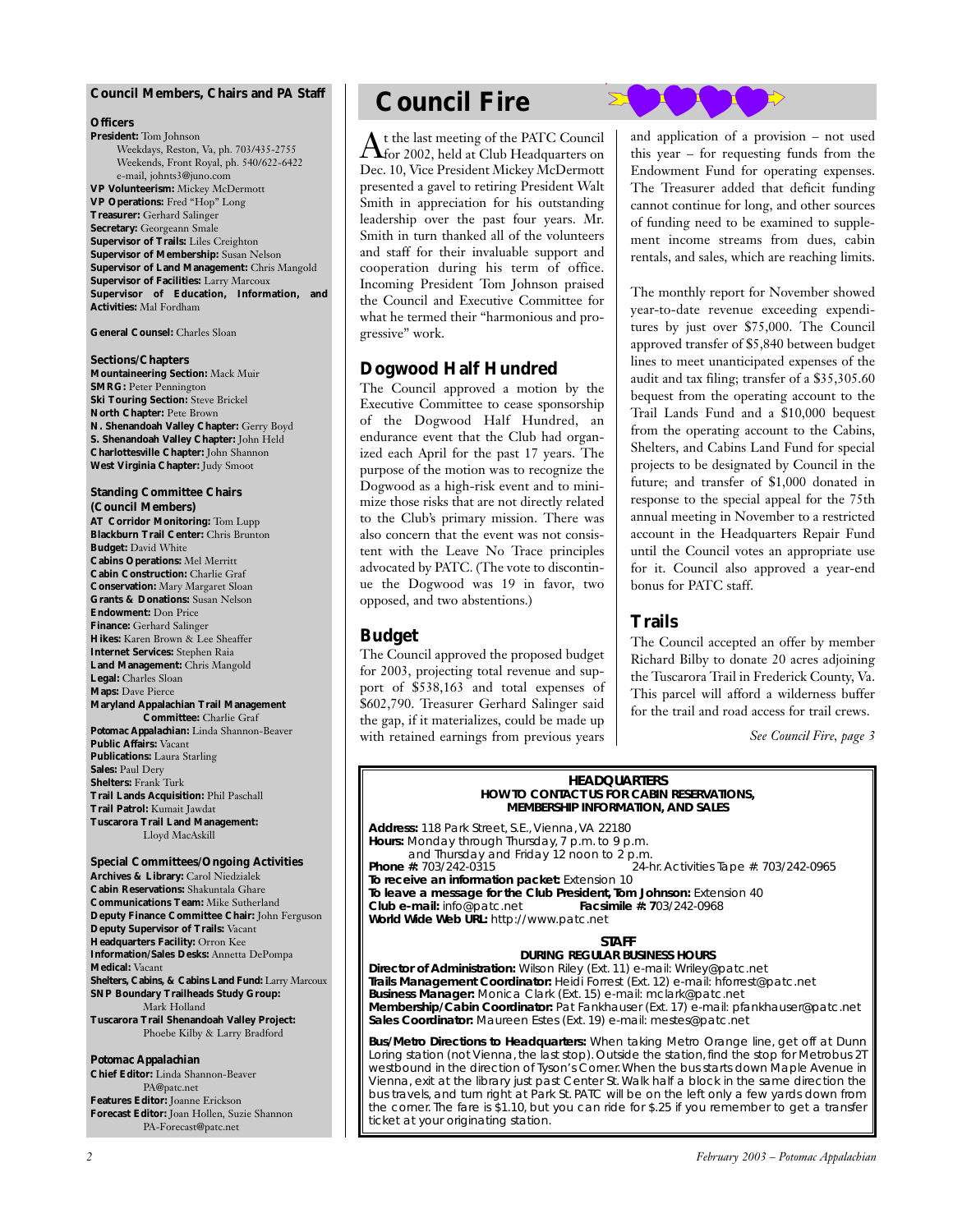### *Council Fire, from page 2*

A fence will be installed to prevent vehicular traffic at Turners Gap in Maryland, with materials provided by the National Park Service and labor by Rick Canter and the South Mountaineers.

## **Shelters**

The Council approved allocation of \$3,000 for the Shockey's Knob Shelter, to be built with donated logs on PATC's Brill tract in West Virginia where the Tuscarora Trail was recently relocated. The Council also approved allocation of \$6,000 for the Birch Run Shelter, to replace one of the few remaining old-style small twin shelters on the AT in southern Pennsylvania.

# **Trail Patrol**

Trail Patrol reported it is considering sponsorship of a new PATC event to increase awareness of the Club and Leave No Trace principles. The new event might be held in a different location each year, with booths or stands for specific themes such as backpacking and Leave No Trace, and hikes for up to 10 members, perhaps in conjunction with National Trails Day in June. It would be an educational, family event in which the Club's principles are put into practice.

# **Membership**

The combined Nov. 12/Dec. 10 membership report showed a total of 7,036 (an increase of one from the last report). Since the October report, 238 new members were entered into the database.

The December Council meeting was attended by 10 Club officers, 10 committee chairs, two chapter and section representatives each, five other members, and one staff person. ❏

*—George Meek, Ex-Recording Secretary*

# **New "No Pets" Policy for Glass House Cabin**

At the Overseer's request, Chairman of Cabin Operations Mel Merritt has declared Glass House Cabin under the classification for the exclusion of pets. The list of rentable cabins now under this "No Pets" aare Blackburn Trail Center, Catoctin, Cliff's House, Glass House, Highacre, Little Orleans, and Olive Green. This classification took place beginning Jan. 1, 2003. ❏

> *Pat Fankhauser Cabin Coordinator*

# **Tom's Trail Talk**

It has become traditional for PATC<br>Presidents to write a column in the Presidents to write a column in the *Potomac Appalachian* – a recitation of experiences, a few words of wisdom, a disquisition on current Club policies or controversies. Several people (not the least of whom is our editor Linda Shannon-Beaver) have asked me what I would call my own column. I couldn't call it "Walt's Notes," because my name isn't Walt. Well, I want to tell you, I went through a bushel basket of possible names. In the end I had 16 different possibilities, from "President's Corner" (not very original) to "Tom's Corner" (closer to the mark) to "Out on a Limb" (somewhat more descriptive of my situation). I still wasn't completely happy, so I took the list to a holiday party and asked people to vote. The first reader took one look at it and said "I don't like any of them! How about 'Tom's Trail Talk'?" Twelve people voted, and they all voted for Tom's Trail Talk.

And so it is. We will meet in this corner, you and I, once every month, and discuss the issues of the day. I hope it will not be a oneway conversation. I want to hear from you – anytime I strike a chord. I will try to answer you, but if I get snowed under by a blizzard of e-mails, it might take a while to get back to you. I will try my very best.

This is a big Club, and we do a lot. Do you know how big we are? Neither do I. Our

membership supervisor tells me the number is between 7,000 and 8,000, but no one is really sure. I have been told that when we ask for a number, the computer counts telephones, not people. If there is more than one person at a telephone, the com-



puter still says one. But anyway, our size alone puts us in an elite group – there are not many local clubs that are larger. It is our very size that generates the almost limitless possibilities that PATC affords. Our horizon is as big as the Club, and as grand as its vision.

So we have a lot to talk about. Each month I will try to focus on something that will interest us both. We will discuss volunteerism, the tradition of the founders, the need for environmental preservation, land acquisition, modernization of our operations, relations with our government partners, membership, cabins, shelters, hiking, the need for new trails, and more. I will also address members' concerns. We have 24 months to talk. ❏

*—Tom Johnson*

# **Tails from the Woods by George Walters**



"JUNIOR'S BEEN GNAWING A.T. PAINT BLAZES AGAIN!"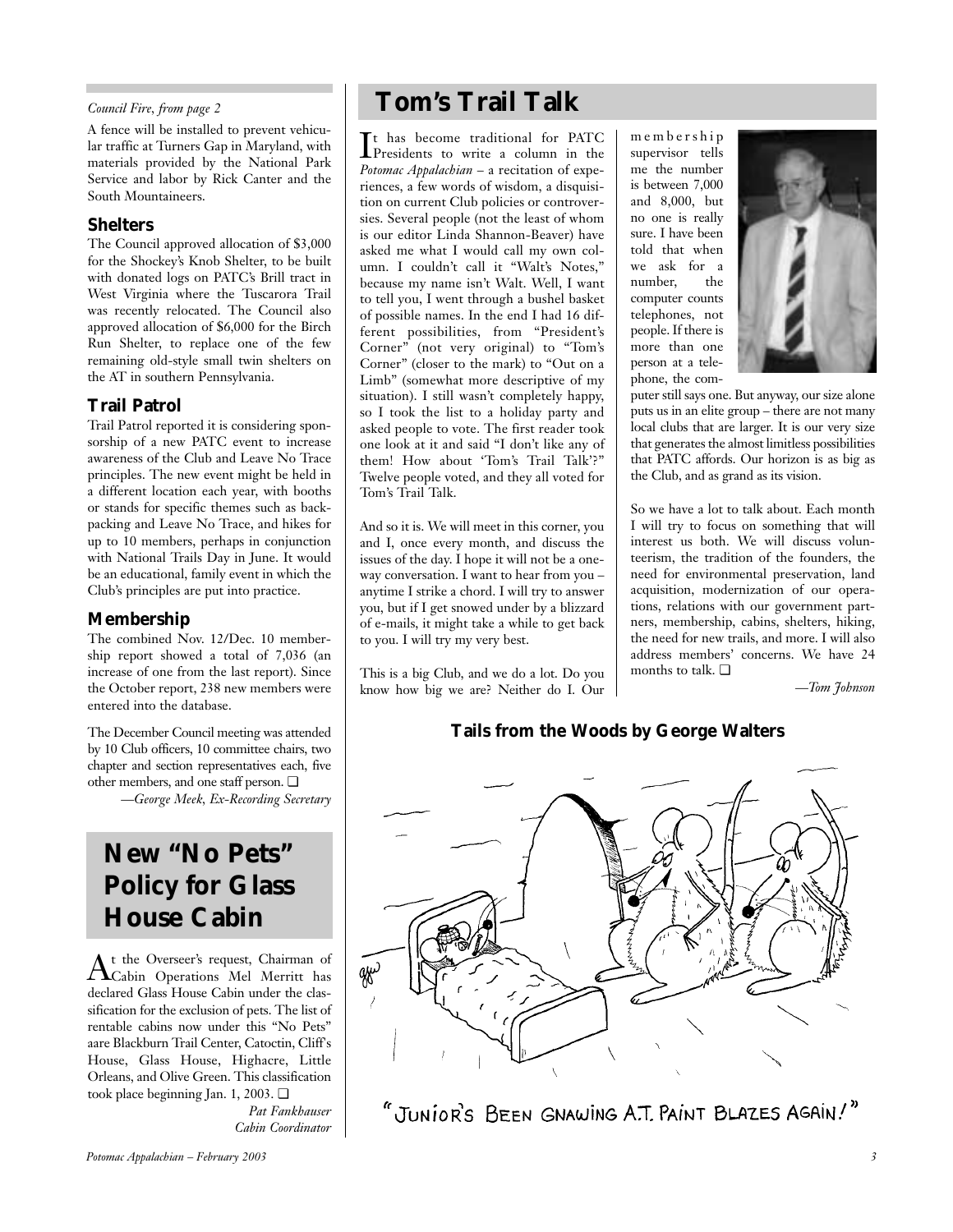# **Japan: the Hiking Trip for the Adventurous**

Paul Thoreau, the noted travel writer, makes a distinction between traveling and touring. Traveling is what the hobos did when they hopped freight cars during the Great Depression. Touring is what their more privileged brethren were doing on the Titanic.

This, I explained to a group of 15 rather mystified prospective travelers in September, was the difference between PATC's Japan trip and what they probably thought they had signed up for. We were going on this journey on our own, without assistance. In a word, we were going like the hobos and would hop trains to get around. We would make our own trip, on our own terms. There would be no tour guides, no buses, practically no up-front costs, and no promises. Japan has plenty of good public transportation, and we were going to use it. Japan has some pretty unusual foods, and we were going to try all of them. There would be times when they would not know for sure what they were eating. Moreover, we would operate on a flexible schedule. They would never know for sure until they woke up in the morning what was going to happen to them that day. Anybody want to back out? No takers.

So there was a lot of uncertainty as we piled aboard the United flight to Tokyo early on the morning of Oct. 30. None of us, least of all me, knew for sure how it would work out.

We had a pretty experienced group. Ten of the travelers had been on at least one of my trips, and six of them had already done earlier trips to Japan. That meant that they knew what to expect – nothing. No expectations, no disappointments. It also meant that the group might be more accommodating to the experiences of a culture as different from ours as Japan's.

It quickly became apparent that this was to be an adventurous group. They actually enjoyed the hour-long train ride from Narita to Tokyo. When they arrived at the hotel early in the evening, having been traveling for 19 hours, all of us wanted to go out and find a restaurant rather than collapse in our rooms. We found a restaurant in the complex of shops above the train station across the street from the hotel, and we all settled into eating Japanese food as if it were Burger King.



*Mochi on a spit – a tempting morsel for the truly adventurous visitor.*

# **Culinary Experiences**

Food became a basic preoccupation. This was a group that took to raw fish instantly. Rather than wolf down the big American breakfast served up by our hotel every morning, they discovered tiny Japanese places that served cold fish, pickles, and rice with seaweed for breakfast. Their only compromise was the Starbucks down the street. In the morning I could count the number of early risers by the number of paper Starbucks cups in the trash.

As for tackling a traditional Japanese dinner, our big splurge was a kaiseki dinner in the Shinjuku district of Tokyo. The first course was raw sea urchin intestines on a bed of stringy, flavorless tofu. Well, folks, you haven't lived until you have tried raw sea urchin intestines. I wish I could adequately describe it. (And that was just the first course.) The plates went back clean, by the way. Yuck.

No matter what I put in front of them, they dove in. One Japanese delicacy that no American ever likes is sweetened bean paste nestled inside a ball of tasteless, gummy rice gluten called mochi. It is one of the great culinary experiences of Japan, I assured the group. Well, lo and behold, they all wanted to try it. Some even became addicted and found other ways to enjoy mochi. They discovered that you can liven up mochi by painting the outside of the rice ball with soy sauce and roasting it on a grill. They also discovered yaki unagi, baby eels spitted and roasted over a fire. I am perfectly content to pass on yaki unagi, but I was just about the only one in the group who didn't flip over it. It is also possible to find baby eel sashimi, tiny wormlike eels, nestled in a bowl with the ever-present horseradish sauce on the side. Raw, of course but, thankfully, very dead (I think).

Then there was the strange passion for onagiri. Onagiri, dear friends, is a triangle of sticky rice wrapped in seaweed. Sometimes it contains a tiny, salted, pickled plum in the center – sometimes some other delicacy like eel or another equally salty and disgusting morsel of raw fish. Onagiri simply has no takers among sane Westerners. Yet most of the group absolutely palpitated at the very thought of an onagiri meal. In convenience stores they would discuss the finer points. Did it have that salty little plum in the center? (Yum! Everyone's favorite.) And what was it called again? (Plum is ume in Japanese – now you know.) Was the seaweed properly briny? You wouldn't want one with a flavorless seaweed wrap now, would you? How many should we get? Let's see now. One for lunch, one for dinner, one for breakfast tomorrow, and three or four to eat on the train, or pass around to startled onlookers.

I did try to interest them in more classical repasts like tempura and yaki tori (chicken fried on a spit). But we always returned to the lowest common edible denominator. One day we chanced on a kaitenzushi – that is, conveyor belt sushi. You sit on lunch counter stools and watch the conveyor belt pass you with these delectable morsels of raw fish. Fish roe, raw shrimp, squid, and I suppose, raw sea urchin intestines. Now, I eat raw fish so as not to offend my Japanese hosts, and I assured everyone that they would not be required to do the same unless the future of Japanese-American relations was at stake. So I ate my very polite three plates and then popped round to see how they were doing on the opposite side of the conveyor belt. Mina and Larry had consumed 10 plates between them, but Carol and Randy had finished off 14 plates. Do you really like this stuff, or are you just being polite, I asked. The former, they assured me.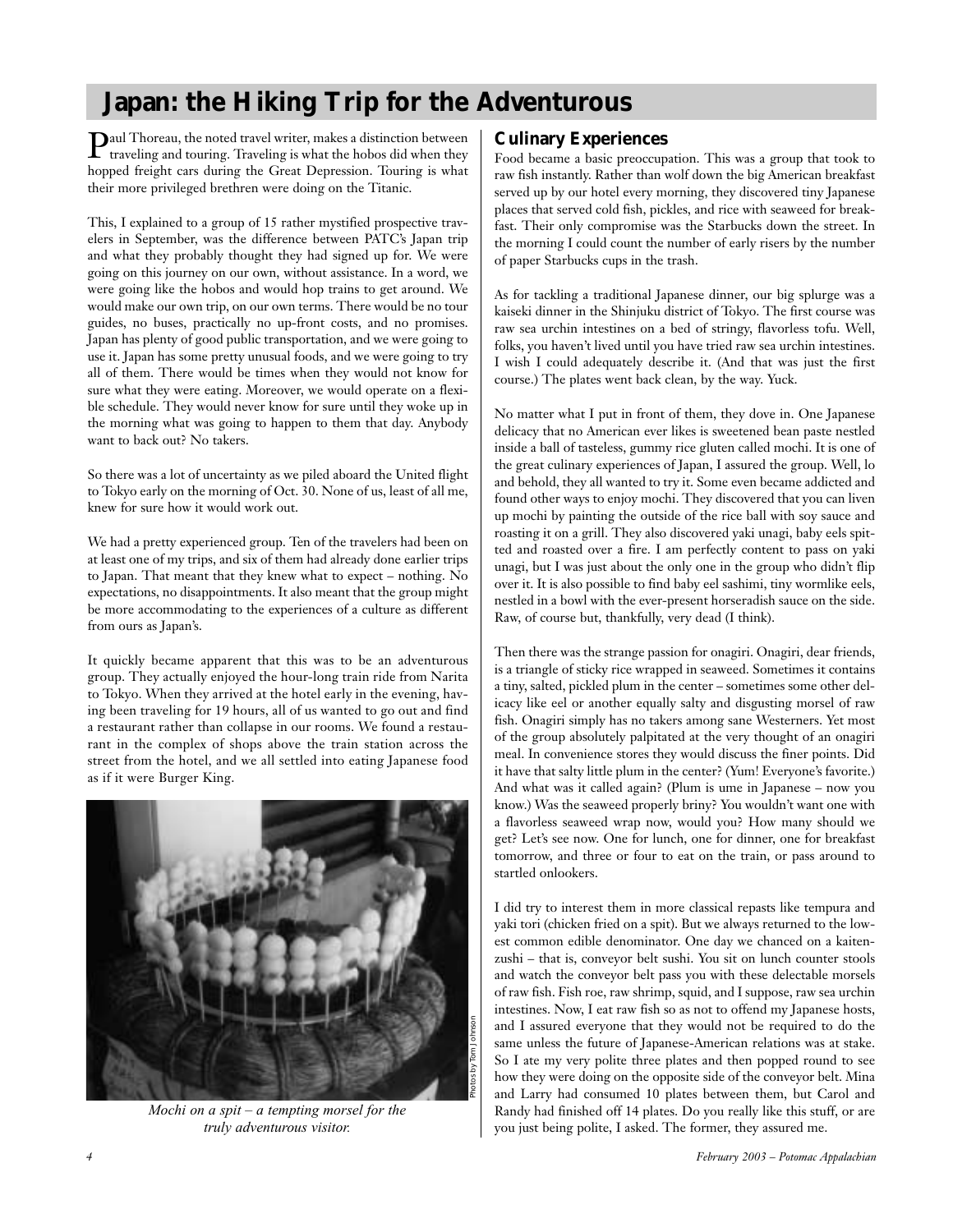Everyone's favorite food was okonomiyaki, an unpronounceable repast that you cook yourself over a gas grill set into the center of your table. The waitress brings you a big bowl of eggy batter with vegetables sliced into it. You spread half the batter out over the grill as if making an omelette. Beside it you cook whatever goes into it – pork, beef, seafood, or just more vegetables. These are piled onto the middle of the omelette, which is then cooked until set, and the other half of the batter is placed on top. Flip it over (very carefully – it is big), cook some more, and you are ready to eat. We found an okonomiyaki place on the 38th floor of Ebisu Tower Building and returned more than once. It had a great view of the city, and the waitresses got to know us pretty well.

High dining is not expensive. The Japanese like to put their restaurants on the tops of buildings – there can be 15 or 20 in the same place. Each has a large window with plastic displays of food, some quite artfully done. Cruise the hallway, select the restaurant, and go in. When you want to order, you summon a waiter to the window and point to something. It is no more expensive than eating at ground level. In fact, it is generally cheaper than finding the small hole-in-the-wall places down below. Avoid the small quaint restaurant with the red paper lantern, decorated with mysterious Japanese characters, hanging outside. They don't speak English, they don't have a window display, and their prices are sky-high.

## **Tsukiji**

Five a.m., time to get up. Today is Tsukiji day. Fifteen bleary-eyed travelers wash their faces and totter downstairs, muttering. What in the devil is all the fuss about this place?

Tsukiji is the world's largest fish market. It rides a wharf beside Tokyo Bay. The Japanese fishing boats chug into Tsukiji from all over the world and disgorge their catch at a time when right-thinking people are in bed. You have to get there early, because by 7 a.m. most of the action is over. Long plank tables overflowing with octopus, squid, sea cucumbers, wriggling eels, manta rays still in brine. Narrow aisles jammed with wholesalers pawing through the tubs of fish looking for the very best sashimi for their restaurants. Electric carts whiz by carrying enormous frozen tuna to the tuna auction.

The tuna auction is really the centerpiece of the market. Tuna is the absolute favorite sashimi dish in Japan. The auctioneer, his arm up, chants in sing-song Japanese while the men stand around waiting to bid on the tuna they have picked out as being just right for their shop or restaurant. If this isn't worth a trip across the Pacific, I don't know what is. After the auction we retreat to saner surroundings and catch some breakfast on the street – some ebi tempura udon perhaps, washed down with the ubiquitous green tea, along a sidewalk littered with fish wrappings. Tsukiji is chilly early on a November morn – you warm your hands over the steamy heat emanating from the noodle soup topped by the large tempura shrimp.

# **The Hike from Hell**

Every trip has its downside. (Did you say you were still waiting for a high point?) Our first hike was a fully qualified disaster. Hike #1 has always been to the Okutama Gorge, a narrow defile in the mountains west of Tokyo where the Tama river lies at the bottom. Near Tokyo the Tama spreads out and meanders slowly to the Bay, but in the mountains it is a rushing torrent.

Along the south of the gorge is a ridge line whose center point is Mitakesan, a mountain with a famous Buddhist shrine on top. After a two-hour train ride to Mitake (pronounced mee-talk-kay) station, a cable car takes you up the face of the mountain. The trail from the cable car station to the shrine is lined with shops selling all manner of



*Tsukiji – the tuna auction, 6:30 a.m.*

Japanese delights – mochi, wasabi (horseradish), sembee (crackers coated with soy sauce – everyone got into the sembee craze), jars of pickled plums (ume), and religious trinkets. There are crowds of Japanese enjoying the magnificent fall weather and the view: From Mitakesan (san means mountain) you can see all the way back to Tokyo.

The hiking trail leaves Mitakesan in both directions – east along the ridge line toward Tokyo, and west toward Okutama, the town by the reservoir that provides much of Tokyo's drinking water. We had always before taken the gentle crest trail eastward. But I had so many repeat hikers that I wanted to give them a taste of something different. So this time, we headed west.

It got steep right away. I mean, really steep. Before half an hour was out it was hand-over-hand climbing. Then steeply down, then steeply up again. We were headed to Odakesan, the next mountain to the west and quite a bit higher than Mitakesan. The final half hour was an almost perpendicular assault. When we reached the top the sun was already beginning to lower on the western horizon. We could continue on the trail to Okutama – it appeared to be only three or four miles away according to the map – or we could abbreviate the hike and head straight for the nearest train station on a different trail. Everyone was tired, and a few were having trouble keeping up, but the worst appeared over. Let's go on, they all agreed. Okutama or bust. I reminded them, as we started out, that we would have to pick up the pace to get there before dark.

We almost busted. The trail was so steep in places that we could average only a little over a mile per hour. We kept encountering steep rock faces whose descent was almost a technical problem, and I was glad we had John Christian, an experienced rock climber, with us to help us down from these rocky spots. But all the while it was getting darker, and we had only five flashlights among 15 hikers.

We had descended the umpteenth rock face when it came time to turn on the flashlights. If we had any more descents like that one, we would probably have to go down one at a time with a flashlight crew posted along the descent. I could envision us getting to Okutama at midnight. But, thankfully, that was our last rock face. After that, hikers huddled three to a flashlight and continued on through dense forest. Eventually we began seeing the street lights of Okutama. It was over.

On the train ride back we made a new rule for the trip. No new trails. We would leave all untested trails alone. It might come to doing a hike that we had done in previous years, but that was better than doing another hike from hell. Every leader was allowed one mistake, and I was informed that I had just made mine. ❏

*—Tom Johnson*

*Next Month: Japan Hiking Part II - The Japanese Mountains*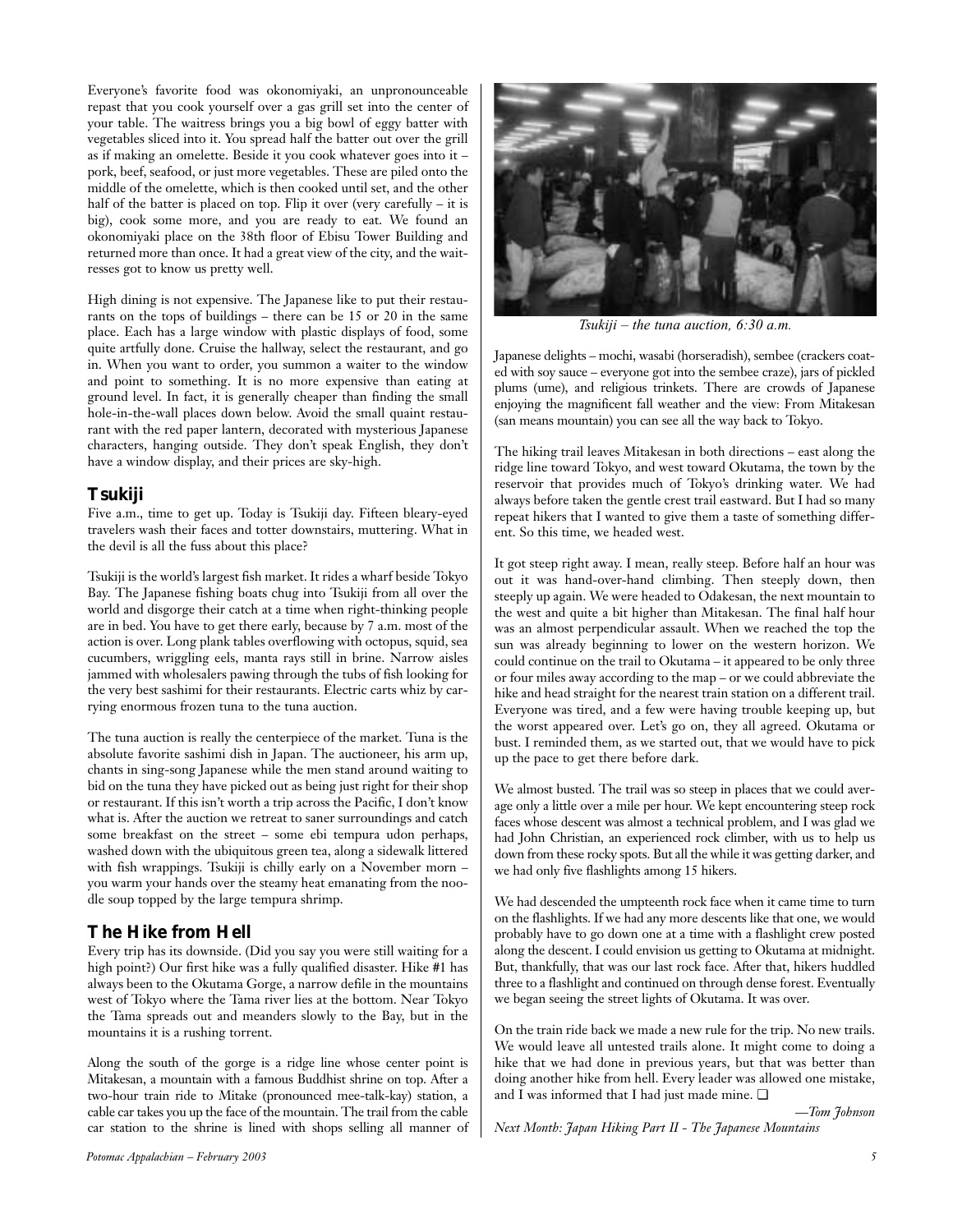### **Potomac Appalachian Trail Club Trail Patrol presents**

# **BACKPACKING 101**

**An Introductory BACKPACKING Course** The BP101 class provides those persons, 18 years and older, who have moderate or no backpacking experience with the opportunity to expand their enjoyment of the outdoors through the practice of backpacking.The class provides basic instruction in equipment selection and use, information and techniques to enhance safety and comfort, and Leave No Trace methods to protect our fragile backcountry environment. It also provides more experienced backpackers an opportunity to hone or renew their skills and adapt their backpacking techniques to the Leave No Trace wilderness ethic. The students will then use their new skills on an overnight backpacking trip accompanied by experienced backpacking instructors.

**INTRODUCTION NIGHT:** Monday, April 7, 2003, 7:30 p.m. – 9:30 p.m. PATC Headquarters, Vienna, Va. **INSTRUCTIONAL WEEKEND:**  April 12-13, 2003 Prince William Forest Park Triangle, Va. **BACKPACKING TRIP:**  May 3-4, 2003 Fee:  $$60.00$  for PATC Members; 75.00 for Non-Members For more information, please contact: John Browne, 703/425-5645, e-mail: jbrowne11@cox.net Registration: Please return with check for the appropriate amount, payable to: Potomac Appalachian Trail Club PATC Trail Patrol, 118 Park Street, SE, Vienna, VA 22180 Name: \_\_\_\_\_\_\_\_\_\_\_\_\_\_\_\_\_\_\_\_\_\_\_\_\_\_\_\_\_\_\_\_

| PATC Member?                              | Nο                                           | Yes                                      |  |
|-------------------------------------------|----------------------------------------------|------------------------------------------|--|
| (Member#                                  |                                              |                                          |  |
| Home Phone: ____________________          |                                              |                                          |  |
| Work Phone:                               |                                              | <u> 1980 - Jan Berlin, mars et al. (</u> |  |
| F-mail:                                   | the control of the control of the control of |                                          |  |
| <b>Mailing Address:</b>                   |                                              |                                          |  |
| Backpacking experience/related out-       |                                              |                                          |  |
| doors experience: (hiking, camping, etc.) |                                              |                                          |  |
|                                           |                                              |                                          |  |
| What do you expect from this course?      |                                              |                                          |  |
|                                           |                                              |                                          |  |

П

ı

П

# **Bob Pickett's Appalachian Nature: Winter**

Winter provides the Shenandoah National Park the opportunity to be the host of many northern nesting birds. These seasonal guests include northern juncos, brown creepers, red-breasted nuthatches, golden-crowned kinglets, yellow-bellied sapsuckers, short-eared owls, pine siskins, purple finch, sparrows (white-throated, American tree, and fox), rough-legged hawks, and a few others. Many of these can be found breeding in the Appalachian plateaus of West Virginia and North Carolina, where it is higher and cooler, but not in our Park. Contrary to conventional thought, we do have robins in winter. There is a shift in robin populations in the fall, so that our winter robins have bred in New York and Pennsylvania while our breeding stock is sunning down in the Carolinas. If you spend much time in the woods, you will see them in large flocks in the treetops. Unlike most birds, they continue to call throughout the winter. Just don't look for them in your front yard until spring, when the worms have come back to the surface. In fact, the Indians call the March full moon the worm moon for this reason.

Of all the birds that reside in our winter forests, the golden-crowned kinglet must have the toughest life. To start with, it is our smallest winter bird, smaller than our summer warblers, weighing in at two ounces and having total head to tip of tail length of three inches. This large surfacearea-to-volume ratio makes heat loss a major issue. To make things more difficult, the kinglet is a strict insectivore, passing over the available seed supply for the harder-to-find over-wintering insect eggs. If life for this tiny insectivore wasn't already hard enough, man now has introduced the hemlock woolly adelgid. This aphid-like insect has been killing the hemlock groves throughout the kinglet's wintering range, effectively eliminating its favorite habitat for both food and shelter. Look for the

golden-crowned kinglet flitting about in these hemlock groves in small, close groups, often with titmice and chickadees, and listen for the weak,  $\sum h$ ighpitched trill these birds use to communicate amongst themselves.

Not all birds have it as bad as the goldencrowned kinglet. Surprisingly enough, great horned owls have been on their eggs since January, and the barred owl is mating at this time. Listen for its "who cooks for you, who cooks for you-all."

I always hope to hike in the SNP with a snow cover. Despite the lack of food and warmth, the great number and variety of animal tracks tells us how many animals do find a way of surviving these stressful winters. Small mammals, such as white-footed mice, voles, and shrews, are most common, along with the ubiquitous deer. But bobcat, fox, and coyote are also routinely found, and even bear tracks are often seen, a reminder that not all bear choose to spend the winter in hibernation (if one chooses to apply that term to bear).

Speaking of black bear, birthing is taking place now (late January or early February) with the cubs weighing only 6 to 10 ounces and about 8 inches long; helpless, hairless, and eyes closed. The good news for the sow is that she will often remain in deep sleep throughout the birth! The unusual thing about the black bear pregnancy is that after a summer mating (with the male and female together over a two-week period in late June or early July) and fertilization, the embryo undergoes an arrested state of development for five or six months. Known as delayed implantation, this enables the bear in the fall to concentrate its energy on fattening up on the available mast crop, instead of expending its energy on mating. Interestingly, if the mast crop fails and the sow fails to put on adequate brown fat before entering the winter dormancy, the embryo will abort. Thus, the delayed implantation prevents the sow from investing in a pregnancy before her food reserves are established. The actual gestation period of six to eight weeks begins in November or December. Delayed implantation occurs among many of the weasel family as well.

And, speaking of bobcats, if you're staying at one of our cabins in the woods at this time of the year, you might be lucky enough to hear the blood-curdling scream of what sounds like a wild banshee woman. If this sounds about right, then you've heard a male bobcat hollering for a female. February and March are the prime breeding months for bobcats. ❏

*—Robert Pickett*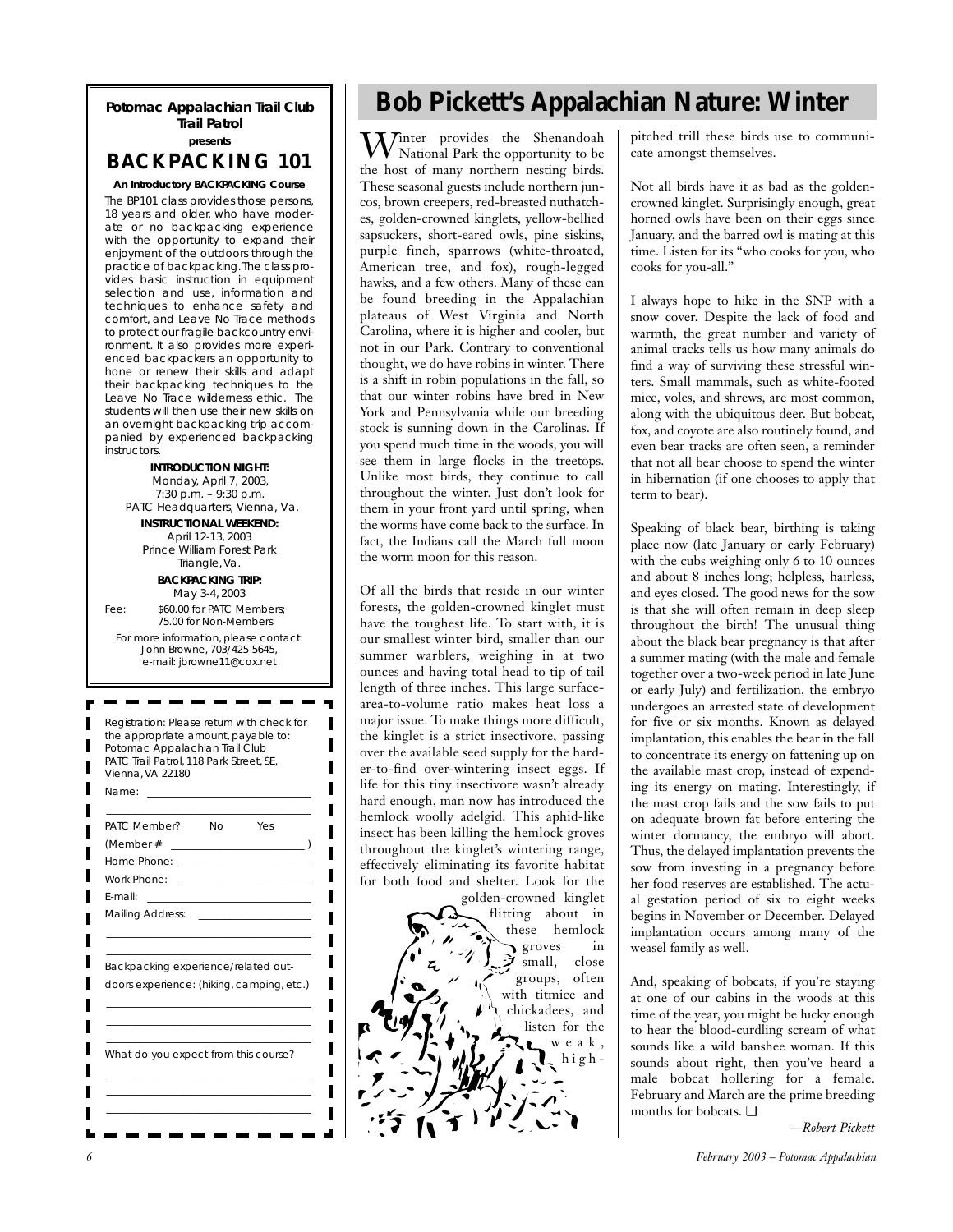

*Robert at Kennedy Peak (day 2).*

### *MT, from page 1*

east, the Shenandoah River South Fork winding below (MP 6.4). Refilled all water containers from the stream near Little Crease Shelter (MP 8.7) – next water Camp Roosevelt (MP 25). The trail was demanding in terms of elevation gain and loss and tread between here and Kennedy Peak (MP 21.7). In the afternoon I passed several unadvertised campsites along the ridge but decided to push on. Bad choice. By late afternoon, bivouacking near the Indian Grave Ridge Trail was my only option (MP 14.6). The site was barely adequate. Talk about "Leave No Trace" camping. In the morning, I got up and wasn't sure I was there.

Day two's early start was rewarded by a view down across Fort Valley to Opechee Peak on the west side, an MT bonus not promised in the guidebook or supplement. I lunched at Kennedy Peak's summit (MP 21.7), high point on the MT's eastern side, atop the wood deck platform with 150 degree views east, north, and south across to the high peaks in the northern and central sections of the SNP. There I met a couple day-hiking with their son, talked and exchanged cameras and photos, and then hiked down forest roads and good tread to Camp Roosevelt (self-registration campsites, grills, covered picnic tables) where I watered up big time.

The weather was turning, so I pushed it along the stream up Duncan Hollow and first noticed the "white tepee" blazing, which indicates out-of-sight MT campsites, a classy logo for trail lodging. Going west now, I went over Middle Mountain, stopped late, and camped in a pleasant field off the Scothorn Gap Trail (MP 31).

# **Soul-Testing Days**

The next day was a major "soul tester," due to unexpected bad weather – so much for long-range forecasts. Hiking in a hurricane remnant, this day featured a steep climb up Waterfall Mountain, steady rain, and eventually wet boots, and the new MT tread on Kerns Mountain was quite rocky. I was reminded of the basic rule for bad-weather hiking: "Everything slows down, and you'd better, too." I retrieved my first water cache, found the next tent symbol, and called it a day at 2 p.m. after 10 miles of point-to-point hiking (MP 41.1), pitched my tent, took a warm afternoon nap, cooked dinner in the vestibule, and only exited as necessary.

More rain overnight and early on day four, but I timed it right, leaving just before noon at rain's end. Now on the MT's west rim and heading north, there were clearing views on

Short Mountain across Fort Valley to Kennedy Peak, plus a fine afternoon view north up the spine of Powell Mountain (MP 47.4). After seven miles, I followed the tent symbol to a campsite near Edinburg Gap (MP 48.1), located my water cache (next water MP 62.6), and cooked and ate dinner before an evening thunderstorm arrived.

# **Trail Happy**

Saturday dawned a great day for hiking. I missed the MT's trail departure from the Peter's Mill Run ORV Road. However, rather than retrace my steps, I decided to hike along the road and chatted with a passing ATVer. A major positive, if you "misstep," is that there are many side trails back to the MT; and the 7 Bar None Trail served that purpose well. I had lunch with the hang gliders near Woodstock Tower (MP 56.8), the bends of the Shenandoah River North Fork below and views west across the valley to Great North Mountain and the Virginia-West Virginia border. The multiple-use concept and greater freedom in national forests has always appealed to me, and I was constantly reminded of that in the GWNF.

Both the ATVer and the hang gliders looked at me and my pack and suggested I should adopt their outdoor preferences. I smiled and thought, "Thanks but not today." The tread was superb, my pack was light, my feet were happy. Camping that evening was the best part; I dined by a stream and slept under the pines north of Powells Fort Camp (MP 62.8).

Sunday found me hiking past the Strasburg Reservoir (MP 64.8) and easily up the road to the Signal Knob overlook (MP 66.6). On the way I caught up with two ladies, dayhiking with three dogs who, they assured me, were not mean. Of course, I told them I

*See MT, page 12*



*Potomac Appalachian – February 2003 7*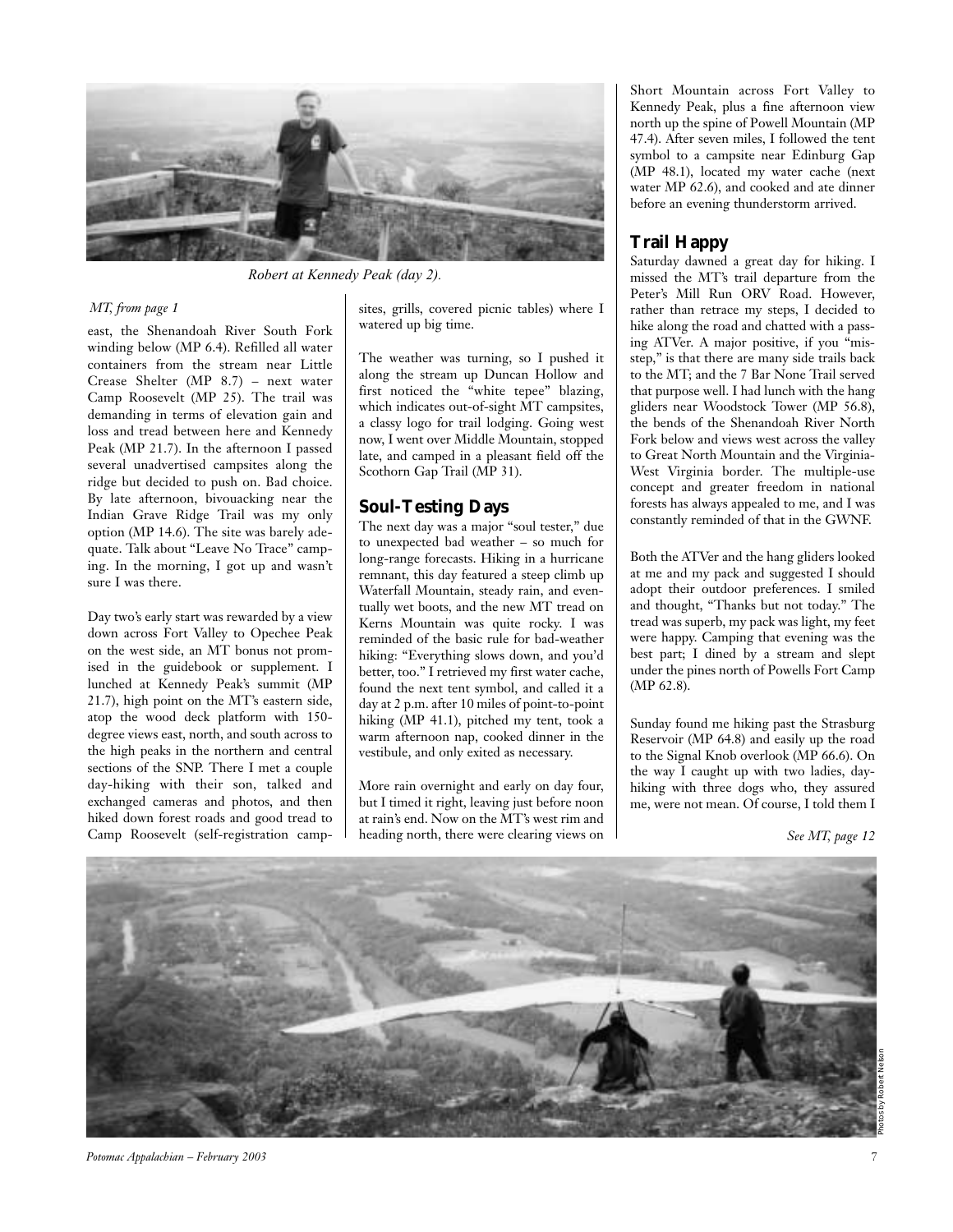#### **Charlottesville Chapter**

The Charlottesville Chapter hikes every Saturday, summer, winter and in between. Hikes are usually 8 to 10 miles. We usually maintain trails on the last Saturday of the month. Meet at Sprint parking lot, 2307 Hydraulic Road, at 9 a.m., with food and water for the day. The majority of hikes are in the southern and central districts of Shenandoah National Park, with some in the north district and in George Washington National Forest. Our Chapter hikes are posted at www.patc.net/chapters/char/hikes.html. INFO: Jere Bidwell 434/295-2143 or John Shannon 434/293-2953.

#### **North Chapter**

The North Chapter of PATC conducts monthly trail work trips on the Maryland and Pennsylvania sections of the AT and on the Pennsylvania sections of the Tuscarora Trail. We also lead hikes on these and other trails. Maryland AT work trips are generally held on the first and third Saturdays – contact Mark Mitchell (mdtrail@yahoo.com) 301/461-7048 for information. Pennsylvania work trips are generally held on the AT on the first Saturday and on the Tuscarora on the third Saturday – contact Charlie Irvin 301/447-2848 or Pete Brown (peter.brown4@worldnet.att.net) 410/343-1140. Pennsylvania AT work trips also include an optional Saturday night stay at the Gypsy Spring cabin. Dinner, breakfast, and camaraderie available. For information on upcoming hikes, contact Chris Firme (bncfirme@innernet.net) 717/765-4833. For general chapter information, contact chapter president Pete Brown or visit the North Chapter home page (www.patc.net/chapters/north/).

## **KEY to Forecast Activities**

All events are marked for easy identification. Late changes or cancellations are listed on the weekly information tape (703/242-0965), which is updated on Sunday evening for the following seven days. The Forecast can also be found on PATC's Web site at www.patc.net.

- $\uparrow$  Hiking Trips
- $\frac{1}{10}$  Backpacking Trips
- $\ddot{\circ}$ Trail Work Trips
- △ Cabin/Shelter Work Trips
- $\frac{\ddot{x}}{s}$  Special Events
- $\blacksquare$  Meetings
- **※ Skiing**
- $\mathscr{O}$  Classes

*Note to all hike leaders:* Please ask nonmembers on your hike if they would like to join PATC, then get names and addresses so a Club volunteer can send them information packets. Thanks!

# **Chapters**

### **Northern Shenandoah Valley Chapter**

The Northern Shenandoah Valley Chapter sponsors hikes in national and state parks and forests in the Shenandoah Valley vicinity, open to the public, on a monthly basis except during the winter. Hikes are posted in the Forecast. Other activities are in the NSV Chapter Newsletter. For further information contact Gerry Boyd (gerryb@compuserve.com) 703/281-7216.

#### **Southern Shenandoah Valley Chapter**

See Forecast (or our link from PATC website) for work trips and hiking events sponsored by the Southern Shenandoah Valley Chapter. Hikers from the DC area should allow about 3 hours to get to our region. INFO: in Harrisonburg, call Alvin 540/434-6244 or Lynn 540/234-6273; in Waynesboro, call Michael 540/943-8695; in Staunton, call Doris 540/885-4526.

#### **West Virginia Chapter**

Chapter meetings at Highacre are on the second Wednesday of Feb., Apr., Jun., Aug., Oct., and Dec. See Forecast for upcoming activities. For information about the chapter or to receive the newsletter, contact Judy Smoot 540/667-2036 or e-mail wvpatc@hotmail.com.

#### **Ski Touring Section**

The Ski Touring Section has served since 1974 to introduce Washington area residents to crosscountry skiing and to provide cross-country skiing opportunities to experienced skiers. The Section sponsors winter weekend ski trips for all levels of skiers to nearby mountains in Maryland, West Virginia and Pennsylvania, as well as periodic social events year round. INFO: Steve Brickel 301/946-2520 or sbrickel@erols.com.

#### **Mountaineering Section**

We're a diverse group of local Washington, DC area climbers. Young and old, male and female, crag rat, sport climber, and alpinist, active and armchair types – we all enjoy climbing in its many varieties. We also share common interests in promoting safe climbing, conserving the outdoors, developing new climbers' skills, representing the Washington area climbing community, and having fun! We provide instruction for those wanting to learn the basics – we're not a school, but we can get you started. We go climbing, either locally or further afield, nearly every weekend. In the winter we organize trips to the Ice Festivals in the Adirondacks and the White Mountains for beginning and advanced ice climbers. For further information contact Mack Muir 703/960-1697 (MackMuir@ edisaurus.com) .

#### **PATC Midweek Hikes**

PATC's Vigorous Group hikes 8-10 miles at a fast pace; and the Easy Hikers hike 5-8 miles on trails with little elevation change. See below for scheduled trips; check the weekly tape (703/242-0965) on Thursday or Friday for any changes or additions.

#### **Other Clubs' Hikes**

Capital and Wanderbirds hike on Sundays, traveling by bus and leaving from downtown, with suburban stops as well. Center Club, Northern Virginia Hiking Club and Sierra Club hike on both Saturdays and Sundays using carpools, which often leave from a suburban Metro stop. Schedules are available at PATC Headquarters and are published in area newspapers on Fridays. The schedule of West Virginia Highland Conservancy outings in the Monongahela National Forest and surrounding areas is on their web site at www.wvhighlands.org.

### **Meetings**

Meetings are held at PATC HQ,118 Park Street, S.E.,Vienna,VA unless otherwise noted.

#### **New Members (PATC) – First Wednesday**

7:30 p.m. Curious about the Club? Want to learn more? The best way is to attend a New Members meeting (but you don't have to be new to qualify). Attend the meeting and find the mysteries of PATC revealed in full. Refreshments will be served. Directions to PATC: Take Rt. 23 into Vienna, Va. and turn east on Park St. (Rt.675) to 118 Park St. on your left. INFO: Jane Thompson 301/565-6704 x208.

**Mountaineering Section – Second Wednesday** 8:00 p.m. – We meet every month unless noted in the Forecast. INFO: Mack Muir at 703/960-1697 or (MackMuir@edisaurus.com) or PATC's Web site: (www.patc.net/chapters/mtn\_sect).

#### **Shenandoah Mountain Rescue Group**

(Business meeting) – Last Tuesday, 7:30 p.m. INFO: Zeb Whitaker (zw@tdcarchitects.com) 703/255-5034, then press #5.

**PATC Council – Second Tuesday Meetings**

> 7:00 p.m. sharp. The PATC Council meets every month to conduct business of the Club and once a year for a Dinner meeting. All members are welcome. Come see how we make decisions about your Club. INFO: Wilson Riley (wriley@patc.net) 703/242-0693 x11.

#### **Trail Patrol – First Tuesday**

7:30 p.m. Trail Patrol volunteers are PATC's goodwill trail ambassadors to the hiking public. They provide a visible, reassuring presence on the trails, educating the public on good hiking practices, minimum impact hiking and camping ethics. Patrol members are trained in land navigation, emergency procedures, radio communications and personal equipment. All patrol volunteers are also expected to become certified in a recognized basic first aid course. Some equipment and uniform items are provided upon completion of training. INFO: Kumait Jawdat 202/328-8137 or see PATC's Web site: (www.patc.net/volunteer/trailpatrol).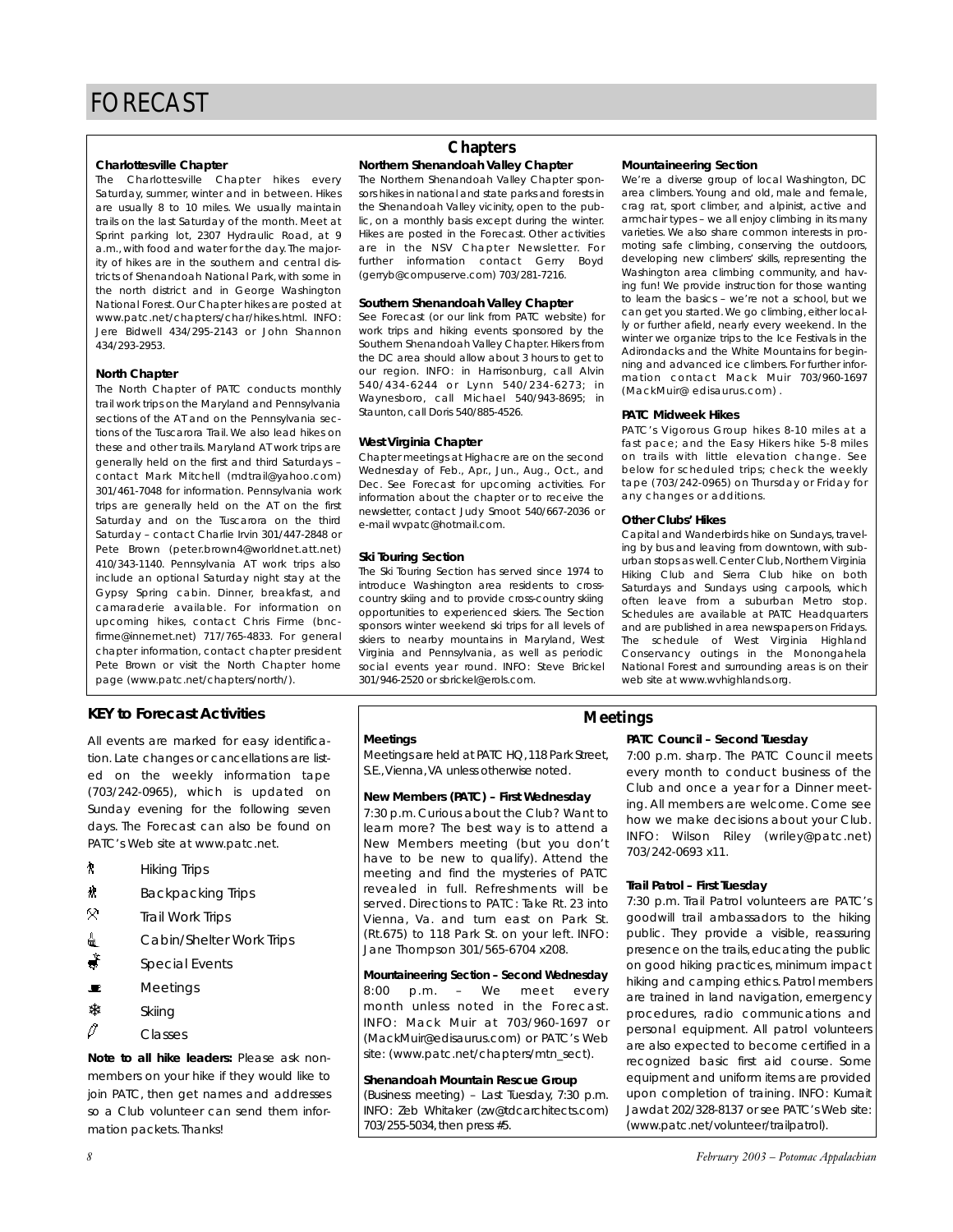# **FEBRUARY**

### **1 (Saturday)**

#### **DEADLINE - March** *Potomac Appalachian* **Headquarters, Vienna, VA**

By 5:00 p.m. all items for the next issue of the newsletter due to editors. Send all Forecast events to PA-Forecast@patc.net and all other articles to PA@patc.net.

#### **1 (Saturday)**

#### . **TRAIL WORK TRIP - Yankee Clippers Trail Crew Appalachian Trail, PA**

Meet at the parking lot at the intersection of US 30 and PA 233 at Caledonia State Park. Departure at 9:00 a.m. sharp. If you would like to share supper with us afterwards, be sure to call a week ahead of time. INFO: Pete Brown (peter.brown4@ worldnet.att.net) 410/343-1140.

#### **1 (Saturday)** ` **HIKE - Green Ridge State Forest Allegany County, MD**

Located in central Maryland is a hidden gem in the state forest system. Join us for a moderate 10 mile hike along the upper portion of the Green Ridge Trail which connects to the Mid-State Trail. This trail follows streams which involves crossings and some hill climbing. Snow date for this trip is February 22. INFO: Susan Bly (sbly@shepherd.edu) 304/258-3319, between 7:00 and 9:00 p.m.

## **1 - 2 (Saturday - Sunday)** a **CLASS - Wilderness First Aid Alexandria, VA**

A program of the Wilderness Safety Council, this 18-hour class includes classroom study and hands-on practice, and results in a two-year certification. The cost is \$140. Registration is limited to 25 people. More information and registration at: http://wfa.net. INFO: Christopher Tate 703/836-8905.

#### **1 - 5 (Saturday - Wednesday)** ❄ **XC SKI TRIP - Craftsbury (STS) Albany, VT**

Northeast Kingdom Mini-week. Join us as we explore 85 km of groomed trails over rolling terrain. We stay at the Craftsbury Outdoor Center in Northeast,VT, in semi-private rooms. Estimated trip cost of approximately \$450 includes: round-trip airfare, share of van rental expenses, lodging, and meals. Initial down-payment of \$150 covers lodging and meals. Non-STS members add \$10. INFO: Howard or Debbie Cohn 410/381-2436.

#### **3 (Monday)** ` **HIKE - Family Hike McLean, VA**

Difficult Run Trail, Colvin Run Mill. Come enjoy the crisp fresh air on this out-and-back hike. The trail is jogging-stroller friendly. We will hike about 3 miles. After the hike we will stop by the mill for a tour. Adults \$4, children free. INFO: Lauren Lang (LEvansAT94@aol.com) 703/631-9278.

#### **4 (Tuesday)**  ` **HIKE - Vigorous Hikers Massanutten Mountain, VA**

From VA 613 climb Massanutten Ridge on East Sherman Gap Trail, descend to Elizabeth Furnace for lunch, then climb over Shawl Gap returning to east side. About 12 miles and 2500 feet elevation gain. INFO: Chris Nolen (chrishiker@erols.com) 301/469-8931, before 9:30 p.m.

**4 (Tuesday)** \**MEETING - Trail Patrol, 7:30 p.m.**

*Potomac Appalachian – February 2003 9*

#### **5 (Wednesday)** a **CLASS - Crossing Latitudes in Norway REI, Bailey's Crossroads, VA**

7:30 Join Tomas and Mya Dundzila as they share great paddling and hiking adventures and photography from the Land of the Midnight Sun<br>Scandinavia - INFO: Mark - Nelson Scandinavia (mnelson@rei.com) 703/379-9400.

**5 (Wednesday)** ` **HIKE - Easy Hikers Vienna, VA**



About 4 miles along W&OD Trail and Tamarack Park. Meet at the Clarks Crossing Park parking lot at 10:15 a.m. From Beltway, exit to RT 123 south. In 2.4 miles, turn right onto Beulah Road. After 1.6 miles, bear left onto Clarks Crossing Road. In 0.9 miles, park in the lot at the end of the road or on nearby streets. Lunch after the walk will be at a restaurant. Hike will be canceled if the Fairfax County Public Schools are closed due to inclement weather. INFO: Sue King 703/356-6659.

# **5 (Wednesday)** \**MEETING - New Members (PATC), 7:30 p.m.**

#### **7 - 9 (Friday - Sunday)** ❄ **XC SKI TRIP - Blackwater Falls (STS) Blackwater Falls State Park, WV**

Weekend No. 4. Stay at Blackwater Falls State Park Lodge adjacent to Blackwater river and gorge, complete with dining room, indoor pool, and exercise room. Ski trails in the park, or nearby at Whitegrass, Blackwater Falls State Park, and Dolly Sods. Estimated cost \$90 per person. Non-STS<br>members add \$10. INFO: Larry Doff members add \$10. INFO: Larry (ldoff@juno.com) 703/615-3195.

#### **7 - 9 (Friday - Sunday)** ❄ **XC SKI TRIP - Learn-To-XC Ski (STS) Laurel Highlands, PA**

Weekend No. 2. Catch XC ski fever with 12 other students and help of volunteer instructors. We stay at motel in downtown Somerset in between three favorite skiing areas. Estimated cost of \$65 per person covers lodging and instruction. Non-STS members add \$10. INFO: Greg Westernik (westernik@starpower.net) 703/866-4098.

#### **8 (Saturday)** ` **HIKE - North Chapter Cumberland Valley, PA**

Appalachian Trail Hike I, Cumberland Valley section. Scott Farm to Boiling Springs, PA, ATC Mid-Atlantic Office. Easy 10.3 mile hike, elevation gain 200 feet. This section takes in the wonderfully constructed AT across the Cumberland Valley. Meet at 10:00 a.m. at the Scott Farm. INFO: Christopher Firme (bncfirme@innernet.net) 771/765-4833, after 6:00 p.m.

#### **8 (Saturday)** . **TRAIL WORK TRIP - Massanutten Crew Massanutten Mountain, VA**

Winter trail building, if we can find the ground, and it isn't frozen. No gnats allowed. Meet at 9:00 a.m. on the Massanutten. INFO: Wil Kohlbrenner (wmaxk@shentel.net) 540/477-2971.

#### **8 - 9 (Saturday - Sunday)** a **CLASS - Land Navigation Class (REI) REI, Bailey's Crossroads, VA**

Saturday 10:30 a.m. to 5:30 p.m. and Sunday 8:30 a.m. to 4:00 p.m. This comprehensive two-day course teaches all skills necessary to use map and compass in an integrated land navigation system. The first day is spent in intensive classroom exercises concentrating on map reading

and interpretation, position plotting, compass fundamentals, declination, and azimuth.The second day is spent in Prince William Forest Park, primarily off-trail, engaging in practical navigation exercises of increasing complexity. The course fee is \$85 and includes workbook text, course materials, compass, map, grid reader, and lunch on Saturday. Registration required. INFO: Mark Nelson (mnelson@rei.com) 703/379-9400.

#### **8 - 9 (Saturday - Sunday)** . **TRAIL WORK TRIP - Cadillac Crew Meadows Cabin, Madison, VA**

The crew continues to remove brush and open views around the recently refurbished cabin. Local trails need attention as well. Bring a lunch and water for Saturday noon. Community dinner on Saturday night. Overnight at Meadows Cabin. INFO: Fran Keenan (outdoorsnow@cox.net) 703/938-3973 or Jon Rindt (jkrindt@erols.com) 540/635-6351.

#### **10 (Monday)** ` **HIKE - Family Hike Centreville, VA**

Ellanor Lawrence Park. Last time we hiked this park in the winter, we were hiking through beautiful snow showers. We will hike about 3 miles through the trails, along a stream, and down to the pond. After the hike, we'll warm up in the Visitor Center. It opens at noon. They have turtles, snakes, frogs, and a skink. They also have some nature books and puzzles. INFO: Lauren Lang (LEvansAT94@aol.com) 703/631-9278.

#### **11 (Tuesday)** ` **HIKE - Vigorous Hikers Appalachian Trail, MD**

14-mile hike at a brisk pace along the AT in Maryland following the route of the JFK from Turner Gap (RT 40A) to Weverton. Expect a short detour to enjoy the expansive views in the area of Harpers Ferry from Weverton Cliffs. INFO: Cliff Noyes (cliff.noyes@juno.com) 703/451-5181.

#### **11 (Tuesday)**

\**MEETING - PATC Council, 7:00 p.m.**

#### **12 (Wednesday)**

#### a **CLASS - Bull Run Mountain Natural Area REI, Bailey's Crossroads, VA**

7:30 p.m.Speeding west on Interstate 66 we pass Bull Run Mountain without a glance.Yet this eastern outpost of the Blue Ridge is an intact area of amazing natural diversity, remarkable history, and geology. It is one of the most intensively studied natural areas in Virginia, and has been named a state natural area preserve. Michael Kieffer, Executive Director of the Friends of Bull Run, will introduce us to the unique botanical communities, the underlying geology, and the history of this intact natural area, including the Civil War Battle of Thoroughfare Gap. INFO: Mark Nelson (mnelson@rei.com) 703/379-9400.

### **12 (Wednesday)**

` **HIKE - Easy Hikers**

# **Rock Creek Park, Washington, DC**

The Easy Hikers will hike approximately 4 miles. From Pierce Mill we will hike south to the National Zoo. After passing through the Zoo we will have lunch at a restaurant on Connecticut Avenue before returning via the Melvin Hazen Trail. Meet at Pierce Mill at 10:15 a.m.From the beltway follow Connecticut Avenue inbound to Tilden Street NW. Turn left (east) on Tilden and go 0.5 miles to Mill parking area. Hike is canceled if DC Public Schools are closed due to inclement weather. INFO: Gary Abrecht (GAbrecht@AOL.com) 202/546-6089.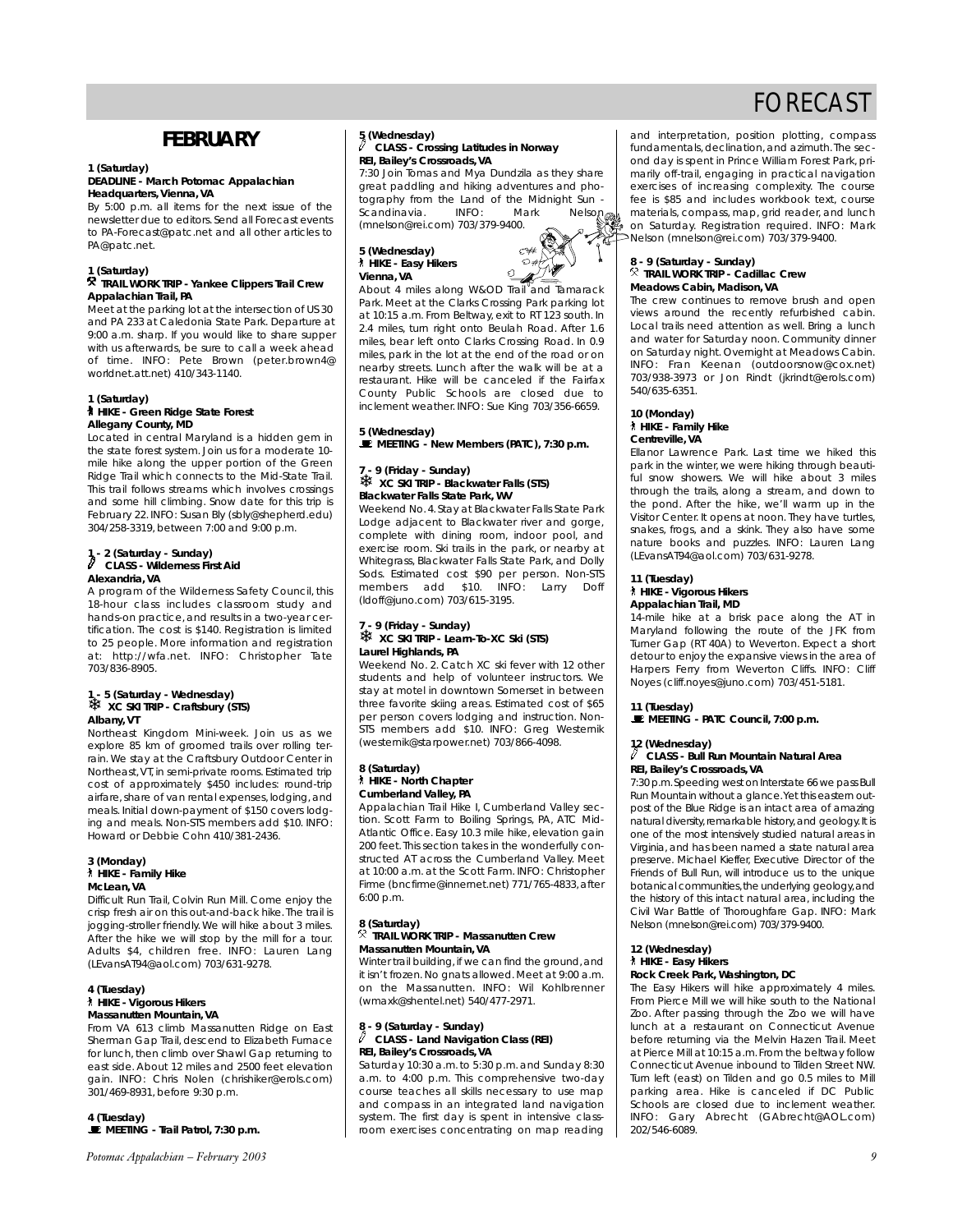#### **12 (Wednesday)**

\**MEETING - Mountaineering Section, 8:00 p.m.**

#### **12 (Wednesday)**

\**MEETING - WV Chapter Meeting High Acre House, Harpers Ferry, WV**

Presentation will cover trail maintenance and projects of the various circuit trails and the Catoctin Trail at Gambrill State Park, MD. The WV Chapter oversees the Black Locust Circuit Trail. One trail reroute project was completed by the Chapter last year. Two more projects are forthcoming, one of these projects will resume this<br>spring. INFO: Dave Jordahl spring. INFO: Dave Jordahl (dave.jordahl@askdep.com) 301/834-7729.

#### **14 - 17 (Friday - Monday)** ❄ **XC SKI TRIP - Blackwater Falls (STS) Blackwater Falls State Park, WV**

Weekend No. 5. Stay at Blackwater Falls State Park Lodge adjacent to Blackwater river and gorge, complete with its own dining room, indoor pool, and exercise room. Ski in the park, or nearby at Whitegrass, Blackwater Falls St.Park, and Dolly Sods. Estimated cost is \$135 per person. Non-STS members add \$10. INFO: Greg or Anna Westernik (westernik@starpower.net) 703/866-4098.

#### **14 - 17 (Friday - Monday)** ❄ **XC SKI & DANCE TRIP - Laurel Highlands Laurel Highlands, PA**

18th annual SKI-DANCE WEEKEND continues by popular demand at a new lodging location, Camp Harmony.Participants cross-country ski during the day and contra dance during the evening. Estimated trip cost is \$150 for adult members of Sierra Club, FSGW, and PATC/STS section, or \$165 for all others except children. Cost includes meals, lodging, ski instruction and live music. Visit http://bestfouryears.com/Ski%20Dance.htm. INFO: Jim Finucane (Jim.Finucane@eia.doe.gov) 301/365-3485.

# **14 - 17 (Friday - Monday)** ❄ **XC SKI TRIP - Tug Hill Region (STS) Pulaski, NY**

Ski Mini-Week No.3.Join our group of intermediate skilled or better XC skiers as we enjoy the expected heavy lake-effect snowfall endemic to this area. We stay at the 1880 Lodge in Pulaski (close to Lake Ontario) in semi-private rooms with continental breakfasts. Options include joining a local ski race, and trails at Winona State Forest, Salmon Hills, and Osceola STCs. Suppers may be arranged at the Lodge for an additional fee, or we can eat out at local restaurants. Estimated cost \$130 per person for a 3-night stay. Non-STS members add \$10. INFO: Erma Cameron 703/273-4578.

#### **15 (Saturday)**

#### ` **HIKE - Bull Run Mountain Natural Area (REI) Bull Run Mountain Natural Area, VA**

10:00 a.m. Join Michael Kieffer, Executive Director of the Friends of Bull Run, for a hike through the natural history, geology, and Civil War history of the Bull Run Mountain Natural Area. Registration is limited to those attending the February 12 program at REI Bailey's Crossroads. INFO: Mark Nelson (mnelson@rei.com) 703/379-9400.

#### **15 (Saturday)**

` **HIKE - Massanutten Mountain Series Massanutten Mountain, VA**

The 13th hike of the Massanutten Series will be a 17-mile circuit hike from Woodstock Gap to Strasburg Reservoir on the Massanutten and Tuscarora Trails. Total elevation gain will be 1600 feet. PATC Map G. Meet at the Oakton Shopping Center parking lot at 7:30 a.m. Contact leaders for requirements and details. INFO: Jack Thorsen (thorsen4@Juno.com)<br>703/339-6716 or William Needham 703/339-6716 (Needham82@AOL.com) 410/884-9127.

#### **15 (Saturday)** . **TRAIL WORK TRIP - Stonewall Brigade Shenandoah County, VA**

Great North Mountain on the VA/WV state line. Join the Stonewall Brigade on Waites Run Road at 9:00 a.m. to get tools then work on the Capon Trail. This trail is near the road and several houses and not likely to be subject to hunting. RSVP by Wednesday evening if you plan to attend. Bring lunch, work gloves, water, seasonal clothing, and hiking shoes. INFO: Hop Long (mgrgnmd@hotmail.com) 301/942-6177.

#### **15 (Saturday)** . **TRAIL WORK TRIP - Yankee Clippers Trail Crew Tuscarora Trail, PA**

Enjoy the brisk mountain air and help clear winter storm damage. Meet at the Path Valley Family Restaurant in Spring Run, PA, ready to leave at 8:00 a.m. sharp. Be sure to call by Wednesday before the trip in case plans change. INFO: Pete Brown (peter.brown4@worldnet.att.net) 410/343-1140.

# **15 - 16 (Saturday - Sunday)** a **CLASS - Backpacking Class REI, Bailey's Crossroads, VA**

Our comprehensive two-day class teaches essential and advanced skills, proper gear use, selection and maintenance, and outdoor ethics. Instructor, Ted Fryberger, brings more than 30 years experience, backpacking all over North America. The class includes 80 page text, course materials, and two days of lecture, discussion, and demonstration. Class fee \$85. Call for times. INFO: Mark Nelson (mnelson@rei.com) 703/379-9400.

#### **17 (Monday)**  ` **HIKE - Family Hike Great Falls, VA**

President's Day Hike. Difficult Run Trail. Join us for a jogging-stroller-passable hike along this beautiful stream.We will hike to the mouth of Difficult Run at the Potomac River, and return on the Ridge Trail in Great Falls Park. The hike will be about 3 miles long. INFO: Lauren Lang (LEvansAT94@aol.com) 703/631-9278.

#### **17 (Monday)** ` **HIKE - President's Day Hike Appalachian Trail, VA**

Northern Virginia. Second section of the Northern Virginia series hikes. Keys Gap to Snickers Gap, approximately 13.5 miles. Meet at 10:00 a.m. at Keys Gap along RT 7 to set up shuttles. INFO: Dave Jordahl (dave.jordahl@askdep.com) 301/834- 7729.

**18 (Tuesday)** ` **HIKE - Vigorous Hikers Central District, SNP, VA**



#### Train for your favorite long hike. Up Rose River Fire Road to unmarked trail connecting to Rose River Loop Trail. Climb to AT, to the Lewis Fall Trail. Return via Rapidan Fire Road and Dark Hollow Falls Trail. 18 miles and 4300 feet elevation gain. INFO: Chris Nolen (chrishiker@erols.com) 301/469-8931, before 9:30 p.m.

#### **19 (Wednesday)** ` **HIKE - Easy Hikers Fort Hunt Park, VA**

Fort Hunt Park to Mount Vernon. A February tribute to our country's first leader, George Washington, on President's Day holiday week. A 6 mile hike along the Potomac River. Meet at 10:15 a.m. in parking lot of Fort Hunt Park. Take George Washington Parkway south to Fort Hunt Park entrance. Turn right into park. Lunch will be in the fast food court at the Mount Vernon Inn. Group will return to starting point after lunch. No pets. INFO: Jim Flanigan (jflanigan@aol.com) 202/554-3775.

#### **20 - 23 (Thursday - Sunday)**  ❄ **XC SKI TRIP - White Mountains (STS) White Mountains, NH**

New Hampshire Mini-Week. Join our group as we explore favorite ski venues like the Jackson Ski Touring Center, Bretton Woods Ski Center and the lovely trails adjacent to The Balsams resort. We stay in a rented townhouse with fireplace near Conway, NH. A relaxing late season getaway. Travel is via airline to and from Manchester, NH, and by shared vans.Estimated trip cost of approximately \$400 includes: round-trip airfare, share of van expenses, lodging, and meals. Non-STS members add \$10. INFO: Robert Swennes (robertswennes@hotmail.com) 703/532-6101.

#### **21 - 23 (Friday - Sunday)**  ❄ **XC SKI TRIP - Blackwater Falls (STS) Blackwater Falls State Park, WV**

Weekend No. 6. Stay at Blackwater Falls State Park Lodge adjacent to Blackwater river and gorge, complete with dining room, indoor pool, and exercise room. Ski trails in the park, or nearby at Whitegrass, Blackwater Falls State Park, and Dolly Sods. Estimated cost \$90 per person. Non-STS members add \$10. INFO: Larry Doff (ldoff@juno.com) 703/615-3195.

# **22 (Saturday)**

#### ` **HIKE - Natural History Hike North District, SNP, VA**

Join Bob Pickett on an interesting historical hike as we visit some old home sites and a cemetery along the Fox Farm – Snead Farm loop trails near the Dickey Ridge Visitor Center. We will hike about 5 miles looking for artifacts and signs of our winter residents. At the conclusion of this loop trail, we may visit a nearby isolated series of waterfalls on Lands Run for an additional 1.6 mile adventure. Final plans will be dictated by weather and hiking conditions. Reservations required. INFO: Bob Pickett 301/681-1511.

#### **22 - 23 (Saturday - Sunday)** . **TRAIL WORK TRIP - Cadillac Crew Gainesboro, VA**

Shockeys Knob, west of Winchester. Feeling like a bit of fresh air? Join the Cadillac Crew as we take a chance on the weather and locate the Brill Tract boundary. Opening a new trail from High Rocks in Sleepy Creek is high on the agenda. Community dinner on Saturday night. Overnight at Brill Cabin. INFO: Fran Keenan (outdoorsnow@cox.net) 703/938-3973 or Jon Rindt (jkrindt@erols.com) 540/635-6351.

#### **24 (Monday)** ` **HIKE - Family Hike Sterling, VA**

Claude Moore Park. We will hike about 3 miles on these interconnected trails. The trails are jogging-stroller passable. There are rocks, roots, and a few steep places. We will hike up to a beauti-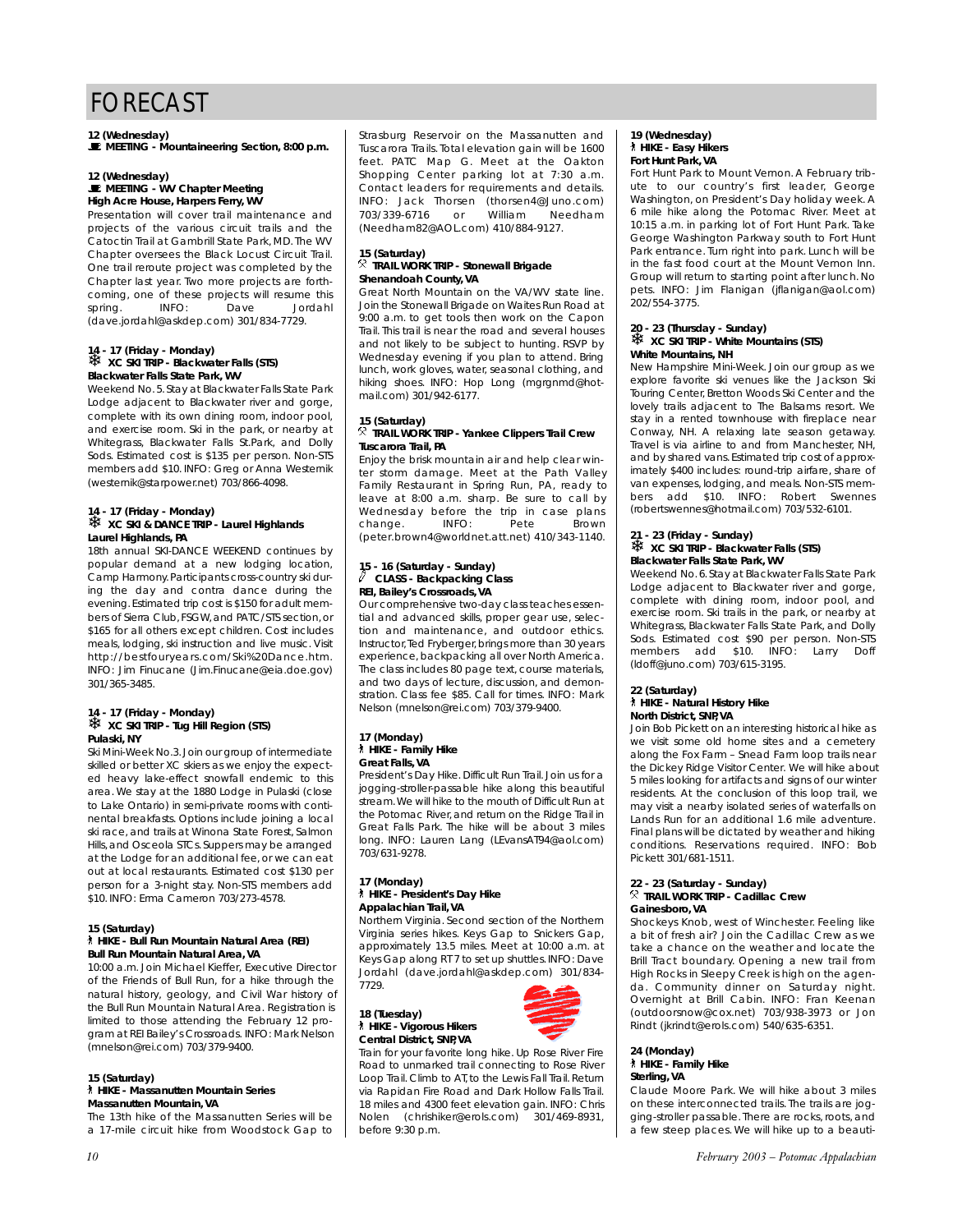ful view of the suburbs. We will begin our hike on the red blazed Hickory Nut Trail which is a Native Tree Interpretive Trail (0.5 mile). Then we will follow the white blazed Little Stoney Mountain Trail, and then the Blue-blazed Scout Trail. After the hike, we'll warm up in the Visitor Center, where there are two turtles, some coloring pages, and<br>puzzles. INFO: Lauren Lang puzzles. INFO: Lauren Lang (LEvansAT94@aol.com) 703/631-9278.

#### **25 (Tuesday)**  ` **HIKE - Vigorous Hikers Central District, SNP, VA**

Train for your favorite long hike. Start on the Stanton River Trail, climb to Bear Church Rock, and Cat Knob, down Laurel Prong then up to views at Fork Mountain, returning for a total of 16 miles and 3800 feet elevation gain. INFO: Chris Nolen (chrishiker@erols.com) 301/469-8931, before 9:30 p.m.

#### **25 (Tuesday)**

\**MEETING - Shenandoah Mountain Rescue Group (Business meeting), 7:30 p.m.**

#### **26 (Wednesday)**

#### a **CLASS - Increasing Backcountry Enjoyment REI, Bailey's Crossroads, VA**

7:30 p.m. Going Light: Increasing Backcountry Enjoyment. AT through-hiker Brian Chenoweth believes in "going light." The first thing he does when planning a hike is ask, "What can I live/hike without?" Join Brian for an evening's exploration of "What do I really need to hike with?" Brian will cover gear to start with: stoves, hiking poles, boots, backpack, clothing, and sleeping bags. Brian will also cover water and food preparation, first aid, trail hygiene, and where and how to camp and re-supply. INFO: Mark Nelson (mnelson@rei.com) 703/379-9400.

#### **26 (Wednesday)** ` **HIKE - Easy Hikers Arlington, VA**

Mt. Vernon bike trail and Arlington Cemetery. The Easy Hikers will hike 3 to 4 easy miles on the Mt. Vernon bike trail and through Arlington Cemetery. Meet at the Theodore Roosevelt Island parking lot at 10:15 a.m. For those who would like to come by Metro, we will meet at the top of the escalator of the Arlington Cemetery stop at 10:30 a.m. The Roosevelt Island parking lot is accessible only from the westbound lanes of the GW Memorial Parkway.It can also be reached from DC by crossing the Roosevelt Bridge and turning right onto the parkway. For those who are interested, there will be a lunch stop in Rosslyn. INFO: Shirley Rettig 703/836-0147.

#### **27 (Thursday)** ` **HIKE - In-Between Hikers Glen Echo, MD**

Glen Echo, Cabin John Creek, and C&O Canal Towpath. Joint hike with Sierra Club, MWROP. A moderate-to-fast 9 miles over variable terrain. Bring water and lunch. Starts at 10:00 a.m. No pets. Rain or shine, but not if roads are icy. From the beltway (I-495) take exit 41. Follow Clara Barton Parkway east where it will merge into Cabin John Parkway, proceed to the Cabin John exit, left over the bridge, right onto MacArthur Blvd. and go about 1.5 miles to park entrance. INFO: Henri Comeau (henricomeau@aol.com) 703/451-7965.

# **MARCH**

#### **1 (Saturday)**

#### **DEADLINE - April** *Potomac Appalachian* **Headquarters, Vienna, VA**

By 5:00 p.m. all items for the next issue of the newsletter due to editors. Send all Forecast events to PA-Forecast@patc.net and all other articles to PA@patc.net.

#### **1 - 2 (Saturday - Sunday)** a **CLASS - Hike Leadership Training Course Prince William Forest Park, VA**

The Trail Patrol is hosting a Hike Leadership Training Course at Prince William Forest Park. The two-day course uses classroom and hands-on instruction to teach participants the essential skills for leading safe, enjoyable hikes with minimal environmental impact.The topics to be covered include: medical emergencies, planning, personal equipment, Leave No Trace, leadership skills, standard procedures, emergency procedures, and navigation and map reading. Details at trailpatrol.patc.net. INFO: Ben Fernandez (bmfernandez99@earthlink.net).

#### **1 - 2 (Saturday - Sunday)** a **CLASS - Wilderness First Aid Alexandria, VA**

A program of the Wilderness Safety Council, this 18-hour class includes classroom study, hands-on practice, and results in a two-year certification. The cost is \$140. Registration is limited to 25 people. More information and registration at: http://wfa.net. INFO: Christopher Tate 703/836-8905.

#### **3 (Monday)** ` **HIKE - Family Hike Springfield, VA**



Hidden Pond Nature Center. Out and back jogging-stroller-passable hike along Pohick Stream. We will hike about 3 miles in all. Meet on the playground right at the parking lot. INFO: Lauren Lang (LEvansAT94@aol.com) 703/631-9278.

**4 (Tuesday)** \**MEETING - Trail Patrol, 7:30 p.m.**

# **5 (Wednesday)**

#### a **CLASS - Everest 50th Anniversary REI, Bailey's Crossroads, VA**

7:30 p.m. In the spring of 1953, Sir Edmund Hillary and Tenzing Norgay fought their way to the top of the world. Fifty years later, expeditions and climbing teams throng the mountain, often crowding camps, and forming bottlenecks at critical spots. Chris Warner, owner of Earth Treks Climbing Center, the first Marylander to summit Everest, and the first American to solo an 8,000 meter peak, presents a retrospective of his personal experiences on Everest and climbing in the Himalaya in celebration of the first summiting of Everest. Admission \$5.00 at the door. INFO: Mark Nelson (mnelson@rei.com) 703/379-9400.

#### **5 (Wednesday)** ` **HIKE - Easy Hikers Vienna, VA**

WO&D Trail (paved and gravelled). Five miles of flat walking with a stop at end for lunch and tour of PATC office on Park Street. Meet at the Vienna Community Center, 120 Cherry Street. Directions: from Beltway (I-495), west on I-66. Exit 62, Nutley Street (VA 243) north toward Vienna. Continue to 4th traffic light intersection. Right on Maple Avenue (RT 123). Right on Park Street then about 2 blocks to Community Center on right. No pets. Rain or shine. Bring lunch and water. Starts at 10:15 a.m. INFO: Henri Comeau 10:15 a.m. INFO: Henri Comeau (henricomeau@aol.com) 703/451-7965.

#### **5 (Wednesday)**

\**MEETING - New Members (PATC), 7:30 p.m.**

#### **8 (Saturday)** ` **HIKE - North Chapter Boiling Springs, PA**

Appalachian Trail Hike II, Center Knob section. ATC Mid-Atlantic Office to PA RT 94. Moderate to difficult 8.8-mile hike, elevation gain 700 feet. This section takes in the Center Knob, which at one time was the midpoint of the AT. The Alec Kennedy shelter is found on this section of the AT. Meet at 10:00 a.m. in Boiling Springs, PA, at the ATC Mid-Atlantic Office. INFO: Christopher Firme (bncfirme@innernet.net) 771/765-4833, after 6:00 p.m.

#### **8 (Saturday)**

#### . **TRAIL WORK TRIP - Massanutten Crew Massanutten Mountain, VA**

Mid-winter work on a mountain is invigorating. Meet at 9:00 a.m. on the Massanutten. INFO: Wil Kohlbrenner (wmaxk@shentel.net) 540/477-2971.

## **8 - 9 (Saturday - Sunday)** a **CLASS Land Navigation Class REI, Bailey's Crossroads, VA**

Saturday 10:30 a.m. to 5:30 p.m. and Sunday 8:30 a.m. to 4:00 p.m. This comprehensive two-day course teaches all skills necessary to use map and compass in an integrated land navigation system. The first day is spent in intensive classroom exercises concentrating on map reading and interpretation, position plotting, compass fundamentals, declination, and azimuth.The second day is spent in Prince William Forest Park, primarily off-trail, engaging in practical navigation exercises of increasing complexity. The course fee is \$85 and includes workbook text, course materials, compass, map, grid reader, and lunch on Saturday. Registration required. INFO: Mark Nelson (mnelson@rei.com) 703/379-9400.

## **8 - 9 (Saturday - Sunday)** . **TRAIL WORK TRIP - Cadillac Crew Washington, DC**

Potomac Heritage Trail (PHT). Join the Cadillac Crew for some inside-the-beltway trail work. The Crew plans to repair sections of the PHT to include steps and erosion control devices. Bring water and a lunch for Saturday noon. Community dinner on Saturday night. Overnight with local crewmembers. INFO: Fran Keenan (outdoorsnow@cox.net) 703/938-3973 or Jon Rindt (jkrindt@erols.com) 540/635-6351.

#### **11 (Tuesday)**

\**MEETING - PATC Council, 7:00 p.m.**

**12 (Wednesday)** \**MEETING - Mountaineering Section, 8:00 p.m.**

#### **15 (Saturday)**

## ` **HIKE - Massanutten Series**

#### **Massanutten Mountain, VA**

The last hike of the Massanutten Series will be a 17-mile circuit hike on the Sherman Gap, Bear Wallow, Massanutten, Shawl Gap, and Tuscarora Trails. Total elevation gain will be 4600 feet. PATC Map G. Meet at the Oakton Shopping Center parking lot at 7:30 a.m. Contact leaders for requirements and details. INFO: Jack Thorsen (thorsen4@Juno.com) 703/339-6716 or William Needham (Needham82@AOL.com) 410/884-9127.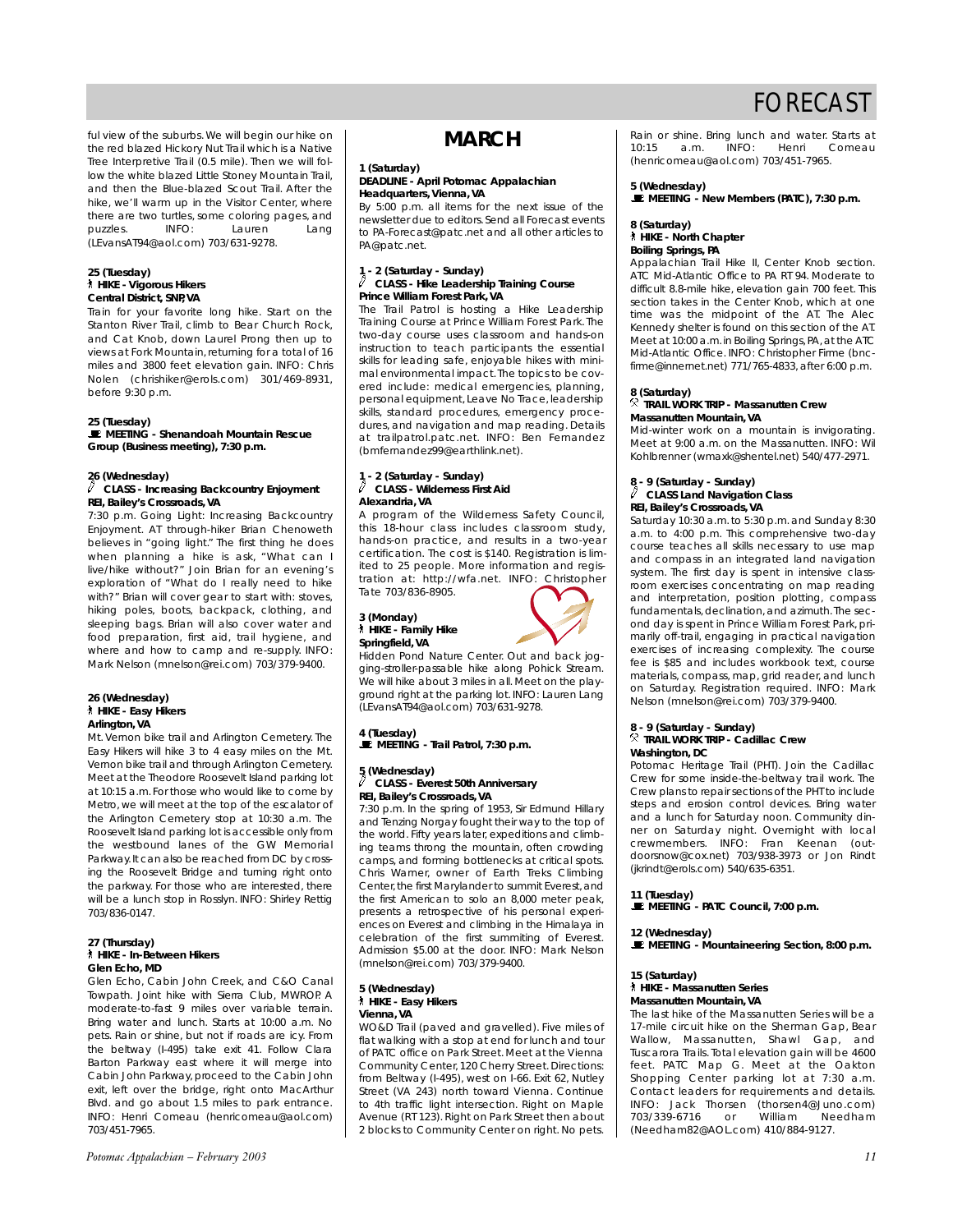#### **15 (Saturday)**

#### . **TRAIL WORK TRIP - Stonewall Brigade Shenandoah County, VA**

Great North Mountain on the VA/WV state line. Join the Stonewall Brigade at Wolf Gap Recreation Area at 9:00 a.m. to get tools then work on Little Stoney Creek Trail in the nearby area. RSVP by Wednesday evening if you plan to attend. Bring lunch, work gloves, water, seasonal clothing, and hiking shoes. INFO: Hop Long (mgrgnmd@hotmail.com) 301/942-6177.

#### **15 - 16 (Saturday - Sunday)** i**CABIN WORK TRIP - Vining Tract Lydia, VA**

The Vining Tract crew meets once a month to work on various cabin and land management projects on the beautiful Vining property. We are making progress on the new cabin (it has a roof), but there's a lot left to do (it still needs walls). We also do projects to keep Conley and Wineberry cabins and the surrounding property in tiptop condition. Come join us and raise a hammer, a paintbrush, or a log, as well as a beer or two, in the cause. Overnight at Conley and Wineberry. INFO: Larry Lang 703/631-9278 or Hugh Robinson 703/525-8726.

#### **19 (Wednesday)** ` **HIKE - Easy Hikers Seneca Creek Greenway, MD**

10:15 a.m. Seneca Creek Greenway at RT 28. We will go to Fuddrucker's for a warm, dry lunch after the hike. Enjoy tall pines and visit the site of Black Rock Mill. Directions: From I-270 access lanes, exit west on RT 28 towards Darnestown.You will come to this exit just after the exit on 28 east to Rockville. Turn as necessary to stay on 28 past Black Rock Road. The trailhead parking lot is on the right hand side of 28, just before the bridge over Seneca Creek. INFO: Margaret Chapman 301/977-8988 or 301/869-9291 Ext. 3, Monday, Tuesday, or Thursday.

#### **20 March (Thursday)** \**MEETING - Trails District Managers PATC Headquarters, Vienna, VA**

7:00 p.m. Semi-Annual District Managers meeting.

#### **22 - 23 (Saturday - Sunday)** . **TRAIL WORK TRIP - Cadillac Crew Per Lee Tract, Madison, VA**

Interested in how new trails happen? The crew will continue the trail building project on the Entry Run Trail on the Per Lee Tract with the ultimate goal to connect with the SNP trail system. Bring water and a lunch for Saturday noon. Community dinner on Saturday night. Overnight at PATC's Rosser Lamb Cabin. INFO: Fran Keenan (outdoorsnow@cox.net) 703/938-3973 or Jon Rindt (jkrindt@erols.com) 540/635-6351.

#### **25 (Tuesday)** \**MEETING - Shenandoah Mountain Rescue Group (Business meeting), 7:30 p.m.**

#### **28 - 30 (Friday - Sunday)** ` **HIKE - Waterfall Photography Blitz SNP, VA**

Spend a little time getting up close and personal with the waterfalls of Shenandoah. The falls planned for both days are Cedar Run, White Oak Canyon, Lewis Mountain and a couple of others in the National Park system. So bring your camera and plenty of film as we take time to study water. Moderate hike. Optional overnight lodging in a cabin in or near SNP. INFO: Susan Bly (sbly@shepherd.edu) 304/258-3319, between 7:00 and 9:00 p.m. ❏

# **Annapolis Rock Project Forges Ahead, Volunteers Needed**

The South Mountaineers continue work-ing to provide a comfortable camping experience for all users at the overlook at Annapolis Rock, Md. This work involves the construction of natural tent pads, or campsites, along with trails leading to the spring trail and AT. Fencing, reforestation efforts, and backcountry education are also a part of the project.

You can join this crew now in late winter and make a difference during the construction phase. Contact Mark Mitchell at mdtrail@yahoo.com, 301/461-7048 or Rick Canter at southmountaineers@yahoo.com. ❏ *—Rick Canter* 



### *MT, from page 7*

wasn't either, joined them, and enjoyed their company until Signal Knob.

After Signal Knob there were plenty of day hikers and even mountain bikers on the trail. I contemplated the question: Why don't more people backpack? The gear's lighter, the trails are better, and there are solutions for every problem (two pads for sleeping, freeze-dried food, even the plastic water bottles now weigh close to nothing). Backpacking's a total body workout, getting one in great shape, and you savor mountains, forests, and streams while doing so. Of course, it's not for everyone, but the answer to "why not more backpackers" still eludes me.

# **Kudos, Thoughts**

By now, I was back at the start. Final thoughts on this place of adventure:

❏ The MT merits more use. However, the MT's only shelter was too near my starting point and was built for the Tuscarora Trail on tread they share. In my view, it is unrealistic to expect most backpackers to tent five days (or more) on a 71-mile trail. A shelter midway on the west side of the MT would be a solid addition, and good locations are available between MP 40 and 42. There are intermittent springs and streams, caching water possibilities, and good road access for shelter builders and Overseers. A second shelter should definitely be considered for the MT.

❏ The MT's a very rewarding hike, and I certainly enjoyed it. It's particularly convenient to the Washington area and ideal for week-long adventures. The Massarock and other PATC crews, the Forest Service, and undoubtedly others worked long and hard over many years to create this trail. My thanks to all who are in that category and are reading this article! ❏

*—Robert Nelson*



*View west across Shenandoah River and valley toward Great North Mountain, and Va./W.Va. border from hang glider launch site near Woodstock Tower (day 5).*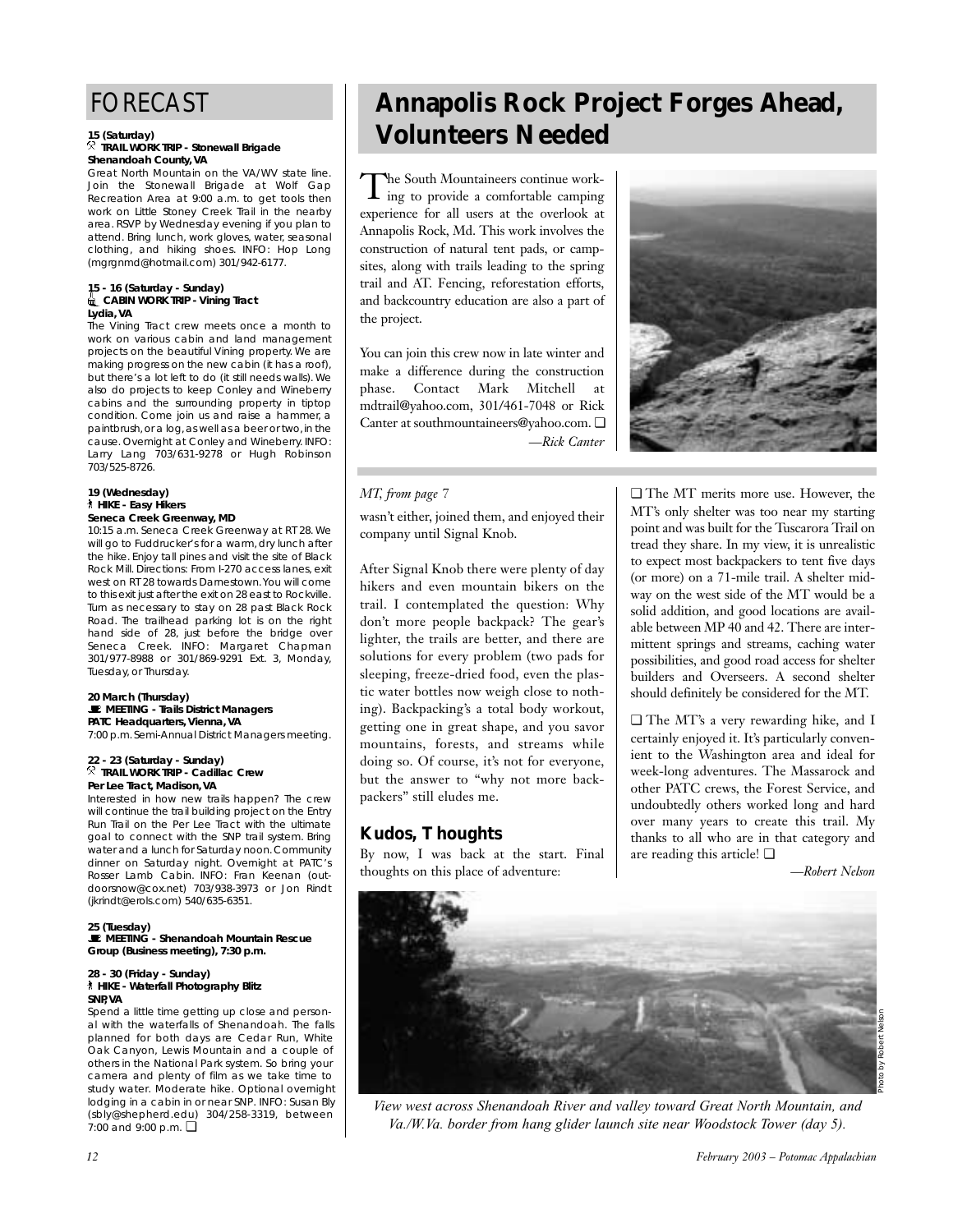# **NOTICES**

### **NEW NOTICES**

**FOUND – MOTOROLA TALKABOUT** T6220 on Pond Run Section, Tuscarora Trail. To claim, contact Glenn at 703/448-0140 or gpalatini@ erols.com and provide unique identifying feature.

### **LOST AND FOUND**

**LOST - GLASSES,** Sat. Nov. 9, bronze colored flexon frames with oval lenses having a rather strong prescription. Lost on the AT between Rt. 66 and 522 about 100 yards South of the gravel road passing High Knob. Lost at a recently fallen dead tree. Contact Kurt at kurtn@cybcon.com or 703/709-9306 ext 248.

### **DONATIONS WANTED**

**LAPTOP AND COMPUTER PROJECTOR NEEDED:** The PATC Officers, Staff and Committee Chairpersons need a laptop computer and computer projector which can be used to make presentations at conferences, meetings, and community presentations. Projection at 1024 X 768 desired. If you work for a corporation which might make such a donation, contact Mike Sutherland at msutherland@cox.rr.com or 703/591-8330.

## **FOR SALE**

**SKIS AND TENT FOR SALE:** Bonne 190 cm wood skis (made in Norway). Excellent bases (for purists who love wood skis) but also beautiful enough to use as indoor decor.Includes waxes & 3 pair med. size, over-the-knee wool Nordic socks. \$75. 2-person REI backpacking tent (yellow) with tan rain fly & 3 external, telescoping poles. From the 80's but hardly used; in excellent condition. \$35. Call Andrea at 703/573-2069 between 8:30 & 5, or 703/573-8032 between 5 & 9 p.m. Or e-mail at hhntylr@prodigy.net

**FOR SALE:** 5 acres, approximately 5 miles north of Waynesboro, Rt. 340 north. Crystal Springs subdivision. Joins SNP at base of Turk Mountain. Near Turk Mountain and Appalachian Trail. \$54,000. For information call Elton L. Fauber 757/566-4041.

**WANT TO RENT.** If anyone has a primitive cabin (four walls and a roof, some type of heat source, and water access) please contact me. I am interested in renting such a



# **VOLUNTEER OPPORTUNITIES**

**EVENING DESK VOLUNTEERS NEEDED** to work the Sales or Information desks once or twice a month 7 p.m. to 9 p.m. We will train you. Call Sales and Info Coordinator Annetta DePompa at 410/535-5171.

**DAYTIME SALES DESK VOLUNTEERS BADLY NEEDED** every Thursday and/or Friday at the PATC Headquarters between Noon and 2 p.m. We will train you. Once or twice per month. If interested call Pat Fankhauser at<br>703/242-0693, Ext. 17, or 703/242-0693, Ext. 17, or e-mail at pfankhauser@patc.net or Maureen Estes at Ext. 19, or at mestes@patc.net.

# **ALSO NEEDED:**

**COOKS/WORK CREWS, WEAVER CABIN** Contact Thomas Jorgensen at Hairatheart@aol.com or 540/248-7009 (w) 540/456-4760 (h) .

**PROJECT LEADERS / CONSTRUCTION** Foremen, for info call Charlie Graf at:<br>410/757-6053 or e-mail 410/757-6053 cagraf@aol.com.

**MEDICAL CHAIR VACANCY:** If interested please contact Mickey McDermott at patcvolunteer@patc.net.

# **NOT INTERESTED IN WORKING IN THE GREAT OUTDOORS?**

It takes a lot more than trail workers to keep the Club going! INFO: Wilson Riley, Wriley@patc.net or 703/242-0693, ext.11.

**THE SALES OFFICE NEEDS VOLUN-TEERS** please contact the Sales Coordinator, Maureen Estes, by either calling headquarters at 703/242-0693, ext. 19, or by e-mail at mestes@ patc.net.

**NEEDED: PEOPLE** to help plan and conduct our Club events. If you are willing, please contact Susan nelson. Supervisor of Membership703/243- 7867, warnelson@erols.com or Pat Fankhauser at Club headquarters -<br>703/242-0693, Ext. 17, 703/242-0693, Ext. 17, pfankhauser@patc.net.

cabin for weekend use one or two times a year. Close proximity to the AT or other hiking/recreational areas would be ideal. Melody Blaney, 540/384-7023, info@wildsideadventures.com.

### **CONSERVATION OPPORTUNITIES**

Do You Want to Be a Landowner along the AT? And have a home in the woods! Are you in a position to become a Conservation Buyer through the Appalachian Trail Conference Land Trust? Our program matches conservation buyers – people like you – with people who are selling land along the AT. You locate your home or cabin out of sight from the Trail. All we ask is that you donate a conservation easement on the rest of the property. A conservation easement "runs with the land;" that is, no present or future owner can develop it! AND, because an easement is an irrevocable gift of a property right, you get a nice income tax deduction equal to the value of the easement. Contact Bob Williams, Director of Land Trust Programs. at Programs, at bwilliams@appalachiantrail.org, or at 304/535-6331, or write to P.O. Box 807, Harpers Ferry, WV 25425.

## **TRAIL OVERSEER OPPORTUNITIES**

PATC Overseers get discounts from the following merchants who support our volunteer programs: Blue Ridge Mountain Sports (Charlottesville, Tidewater) – 20%, Hudson Trail Outfitters (Metro DC) - 15%, The Trailhouse (Frederick, Md.) – 15%, Casual Adventures (Arlington,Va.) – 10%,Campmor (mail order via PATC HQ) – 10%, and Weasel Creek Outfitters in Front Royal – 10%. Check the back page of the PA for the latest trail, cabin, and shelter Overseer opportunities. All PATC members receive a 10% discount from Blue Ridge Mountain Sports. Be sure to have your membership ID or Overseer ID ready when you shop.

Notices are published free of charge for PATC members only. PATC cannot vouch for any of the advertised items. No commercial advertisement or personal notices unrelated to hiking .<br>will be accepted. Deadline for inclusion is the first day of the month preceding issuance of the newsletter. Notices will be run for 3 months, at the discretion of the editor, unless we are otherwise advised. ❏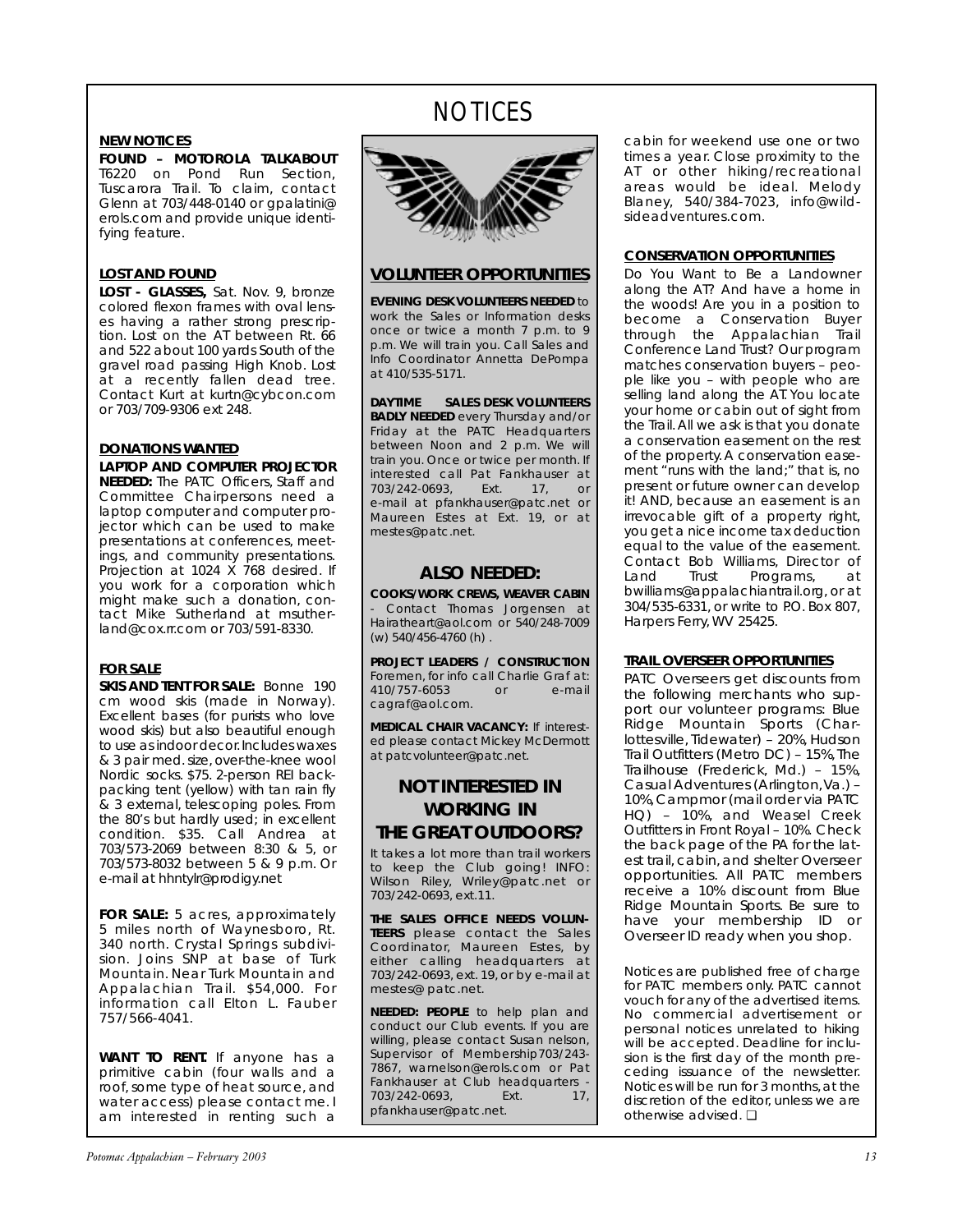# **Trailhead**

December greeted us with snow, ice, and weather cooler than last year. Due to the weather, limited access to trails along the Skyline Drive, and proliferation of hunters, trail maintainers saw limited action in December. That's not to say there isn't a need. Unlike the major ice storm of '98 that was very destructive above 2,000 feet, December's ice storm was less destructive but had impact over a much greater area. District Managers report many downed limbs and some fallen trees. Most trails can be cleared with handsaws, loppers, and pruners. Overseers need to inspect and clear their trails and report problems that require chainsaws or additional manpower. North District's Pete Brown expects they will be working on the Tuscarora until spring just to recover from the October and December storms. What does the rest of winter have in store?

# **Bridge at Wolf Run**

This is the story of a bridge that was "not too far" because of the magnificent help of several PATC members, the Virginia Happy Trails Running Club (VHTRC), a few family members, and the Northern Virginia Regional Park Authority (NVRPA). Dave Fellers, District Manager, Bull Run Occoquan Trail (BROT), coordinated the project. The BROT is on land owned by NVRPA.

It all started a couple years ago when hikers on the BROT suggested to Overseer Bill Olson that it would be very nice if there were a bridge across the 30-foot-plus-wide Wolf Run at mile 3.5 of Fountain Head Park. High water meant wet feet or a decision to turn back.

Stepping stones were the temporary answer but not a solution to high water. Since the crossing is about a mile from the nearest road, heavy building materials were initially ruled out. Bill tried to dig holes for support posts in the middle of the stream to allow shorter crossing beams, but bedrock was too close to the surface. A Chinese documentary showed how an arch bridge had been built over a significant crossing with many short-length timbers, and for a while this was considered. Perhaps our timidity and then cost suggested another approach: donated, used telephone poles.

Northern Virginia Electrical Cooperative of Gainesville, Va., provided the poles via George Mason University. NVRPA provided a Jerry Dan (car carrier) to move the 30-foot poles to the Fountain Head Marina on the Occquan Reservoir. This was done in September during the drought. We waited for rain. It came in abundance, and the reservoir level rose. A test showed the creosoted poles would barely float and would sink overnight. Dave and Bill launched the poles and towed them about a mile to the confluence of Wolf Run. More rain allowed the poles, which weighed about 700 pounds each, to be floated upstream to within about 250 yards of the now-completed bridge foundation engineered by Bill.

On a pleasant Nov. 9, 17 volunteers contributed the muscle power to carry the poles the last 250 yards and set them on the foundation. NVRPA and Bill had contributed planking and other lumber to complete the 52-foot bridge and a handrail. The bridge is in three sections: a 30-foot span over the stream, a second 12-foot span supported on six- by six-inch beams, and a 10-foot rock and dirt ramp. Dry-footed hikers were already crossing it late in the day.

Come to visit this little-known, 18-mile, great trail right here in suburban Fairfax County. VHTRC sponsors a 50-mile run, much of it on the BROT, in April.



*Volunteers carry 700-pound telephone pole for bridge at Wolf Run.*

# **New DM in SNP**

Dick Dugan is replacing Bernie Stalmann as the District Manager for Blue Blaze Trails in the SNP North District. You know Dick – he is the guy with the '60s VW van and the gray pony tail. Or he is the guy who is in every Hoodlums photo that ever appeared in the *PA*. Welcome aboard Dick, how did Bernie "talk" you into this? Bernie hasn't left PATC country yet, so expect to see him helping Dick and others on SNP trails.

# **From the Tool Locker**

We are now in the winter season, getting ready for spring. District Managers and Overseers have been busy cleaning up from snow and ice storms and look forward to warmer weather. But caution: tools need to be made ready for use also. Please clean and sharpen them, or turn them in for sharpening. Put linseed oil on wooden parts. Clean off rust, and oil metal surfaces. Store tools inside, out of the weather. Check tool caches and note what will be needed when our friends, the weeds, start to grow. It takes a while to order and get the tools for your use. Also, don't neglect power tools. February is a good month to start them up and ensure they work properly. Do the things the tool manuals say to do – if a trip to the shop is needed, get it done before the tool will be heavily needed. Along with power tools, check safety equipment such as helmets, eye protection, chaps, and so forth. Personal protection equipment (PPE) must be worn, not just because we may lose the authority to use power equipment if our partners detect Club members operating without it, but because you may lose part of yourself. Yes, you don't need the PPE until you need it. But then it is too late.

*—Liles Creighton, SOT*

# **New Blazes for the PHT**

As Potomac Heritage Trail (PHT) volunteers relaxed during the New Year holidays (and will continue relaxing for the winter), District Manager Bruce Glendening reblazed a number of confusing spots. The bright blue-painted blazes help hikers a bit more as they cross Gulf Branch and head up to the overlooking bluffs, find the new stone steps more easily near Chain Bridge, and cross VA 123, losing fewer people. (No, not to cars, but to missing a critical turn due to unclear blazing.) Since the PHT gets many new and casual hikers, the new blazing will be supplemented by proposed new trail signs to be erected before spring and after many months of Park Service review. Now that the leaves are off the trees, the PHT is even better in the winter!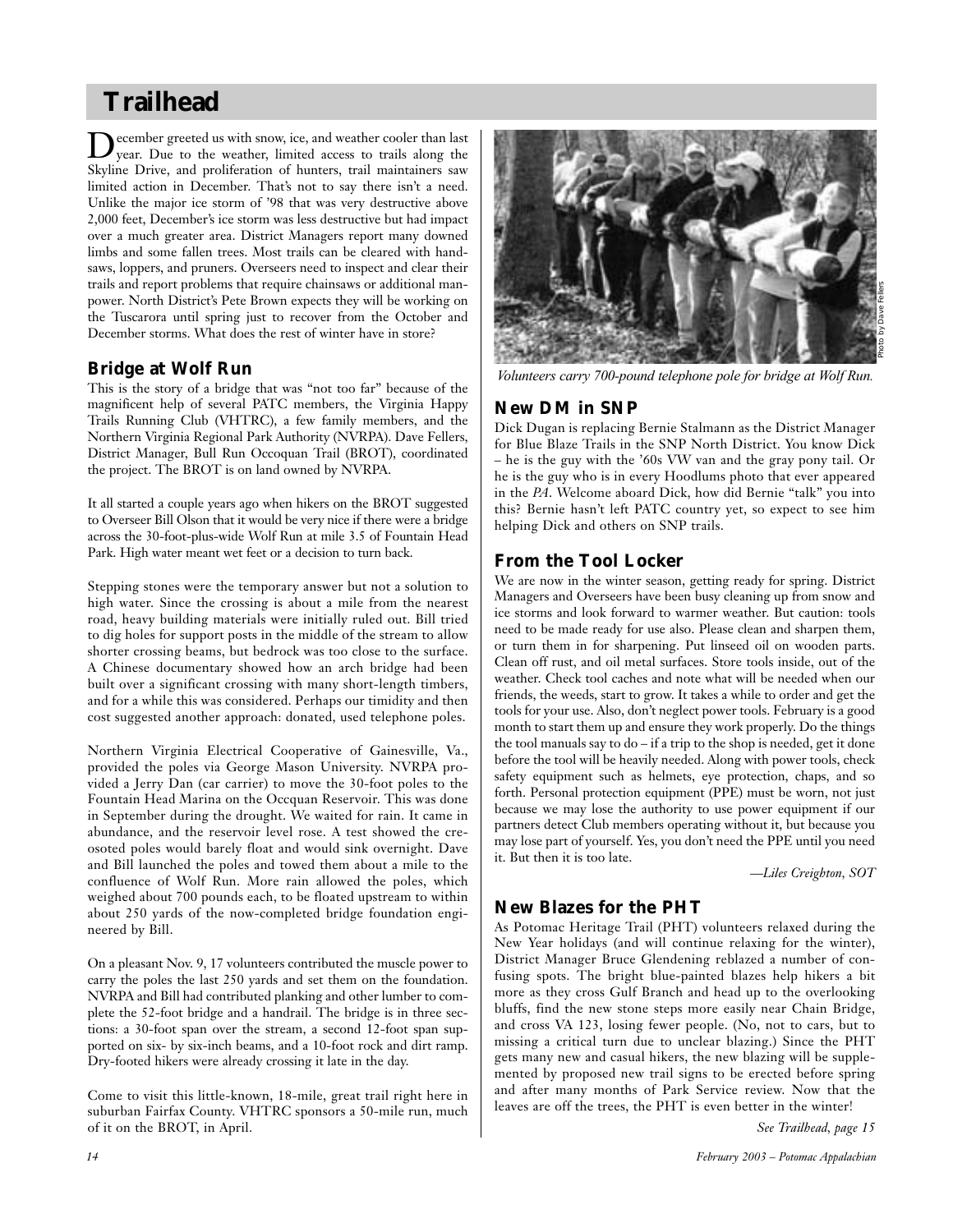### *Tailhead, from page 14*

# **Lighting the Lights**

With the Christmas spirit in full swing, the Cadillac Crew set up decorations at Highacre as part of their annual party. It was a grand affair with more than 30 people enjoying the turkey and fixin's for Saturday dinner. In spite of the snow-covered ground, the crew managed to do some yard work and a number of clean-up tasks requested by the Highacre Committee, represented by Carol Niedzialek.

Meanwhile, some of the crew helped DM Chris Brunton on Mike Jenkins' major rework of the Keys Gap trailhead parking lot on Rte. 9. Working in the mud, slush, and snow, volunteers planted a number of eight-foot telephone poles and steel supports along the perimeter. Ask Kimberly Abruzzese about digging a three-footdeep hole (that kept filling up with ground water) for a one-foot-diameter, 300-pound post. You have got to see Mike's project to believe it – the next truck or ATV that tries to knock down the steel cable fence will regret it.

Please send any interesting tale, technical advice, individual or group accomplishments, and trail maintenance questions to Trailhead, c/o Jon Rindt, 621 Skyline Forest Drive, Front Royal, VA 22630 or to jkrindt@erols.com. ❏

# **10 Years of South Mountaineers: More Work to Come in 2003**

 $\displaystyle{\mathop{M}}$ aryland's South Mountaineers cel-<br>ebrate their 10th year of stewardship on the Appalachian and Catoctin Trails in 2003. This year's work events dates are:

March 15 & 29 April 5 & 12 May 3 & 17 June 7 (National Trails Day) June 14 & 21 July 12 & 26 Aug. 16 & 30 Sept. 13 & 27 Oct. 4 & 18 Nov. 1 & 22 Dec. 7 & 14

There is no shortage of projects for this crew. This winter and spring, the campsites at Annapolis Rock will be installed and a 0.6-mile-long side trail will be built on Bartman Hill, south of the U.S. 40 trailhead.

Later in the year, the long-awaited MD 77 relocation is penciled in. This massive project, involving three miles of the AT, will be performed in cooperation with the Mountain Club of Maryland.



*O.K. – it's not the South Mountaineers – but we got your attention. Same work, different crew – here some boulders hop around on the White Oak Canyon Trail.*

Most of the crew events begin on Saturdays at 9 a.m., somewhere in Frederick County, Md., usually in Myersville. This crew takes lunch on the trail and finishes up on Saturday afternoons.

If you are interested in joining the South Mountaineers, please contact Mark Mitchell, 301/461-7048, e-mail mdtrail@yahoo.com or Rick Canter at southmountaineers@yahoo.com. ❏ *—Rick Canter*

# *POTOMAC APPALACHIAN*

(UPS-440-280) ©2003, Potomac Appalachian Trail Club, Inc.

Published monthly by the Potomac Appalachian Trail Club, 118 Park Street, S.E., Vienna, VA 22180.

Periodical class postage paid at Vienna, VA. Postmaster: send address changes to: Potomac Appalachian Trail Club, 118 Park Street, S.E., Vienna, VA 22180

Subscription: (Free with PATC membership) \$6.00 annually; \$.70 single copies.

# **Volunteers Appointed – December**

# Shelter Overseers

Leah McLaughlin Bearfence Hut

# Trail Overseers

| John Moone            | AT - Route 50 to 2nd Logging Rd.                                                                      |
|-----------------------|-------------------------------------------------------------------------------------------------------|
| John Seeberger        | AT - Lewis Mountain Trail to Pocosin Fire Road                                                        |
| <b>Rhett Orndorff</b> | Trayfoot Trail – Summit of Trayfoot Mt. To 2nd<br>summit                                              |
| Mary Margaret Sloan   | Massanutten Trail - Jawbone Gap Trail to Crisman<br>Hollow Road                                       |
| <b>Jim Little</b>     | Massanutten South Trail – Rte. 211 to New Market<br>Picnic Area                                       |
| George Schubert       | Massanutten Trail - Rte. 758 to 7-Bar-None Trail<br>Great North Mountain - Stack Rock Trail to VA 720 |